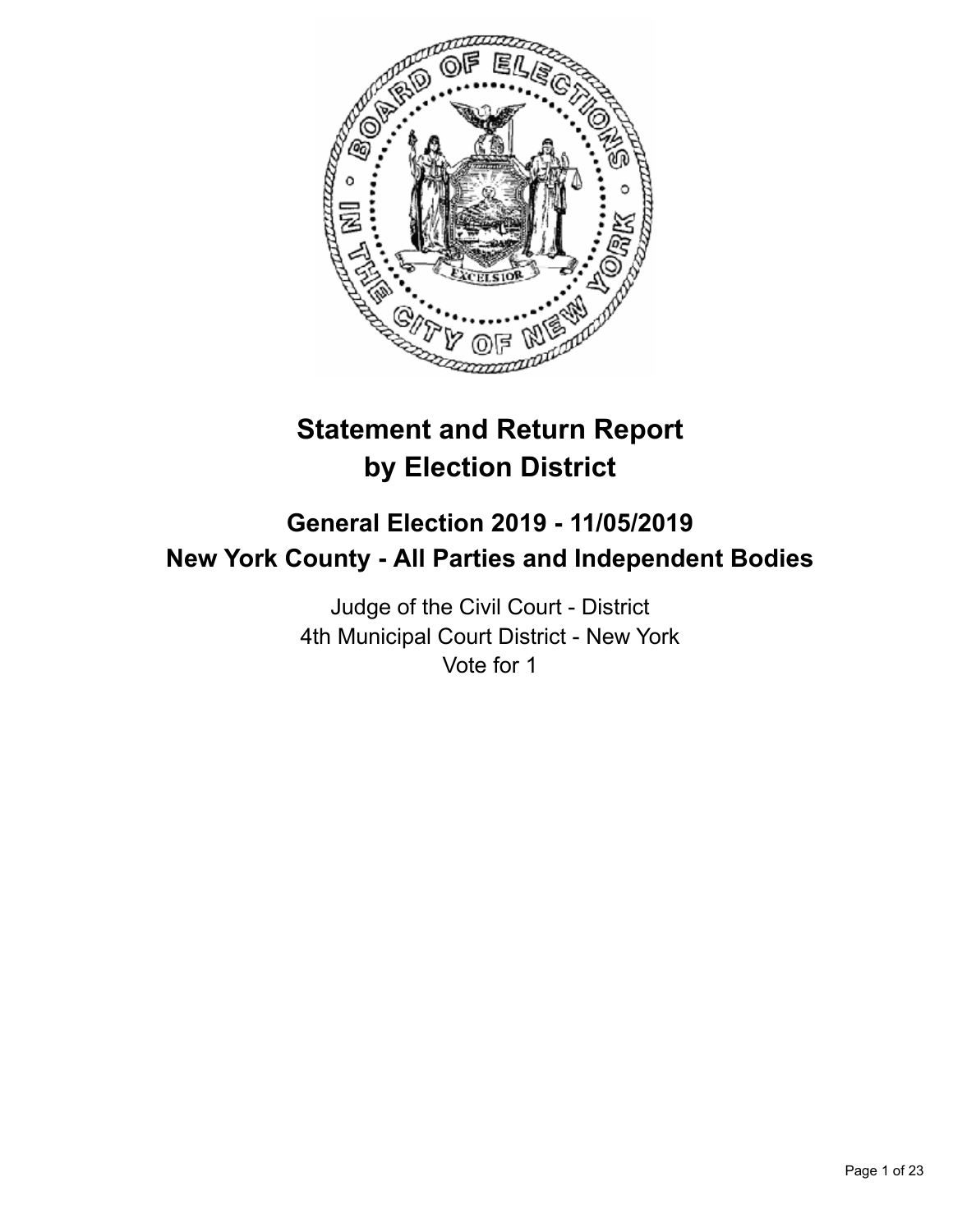

| <b>PUBLIC COUNTER</b>                                    | 212            |
|----------------------------------------------------------|----------------|
| <b>MANUALLY COUNTED EMERGENCY</b>                        | 0              |
| ABSENTEE / MILITARY                                      | 10             |
| <b>AFFIDAVIT</b>                                         | $\overline{2}$ |
| <b>Total Ballots</b>                                     | 224            |
| Less - Inapplicable Federal/Special Presidential Ballots | 0              |
| <b>Total Applicable Ballots</b>                          | 224            |
| E. GRACE PARK (DEMOCRATIC)                               | 174            |
| UNATTRIBUTABLE WRITE-IN (WRITE-IN)                       |                |
| <b>Total Votes</b>                                       | 175            |
| Unrecorded                                               | 49             |

# **002/73 COMBINED into: 001/73**

#### **003/73**

| PUBLIC COUNTER                                           | 203 |
|----------------------------------------------------------|-----|
| <b>MANUALLY COUNTED EMERGENCY</b>                        | 0   |
| ABSENTEE / MILITARY                                      | 5   |
| AFFIDAVIT                                                |     |
| <b>Total Ballots</b>                                     | 209 |
| Less - Inapplicable Federal/Special Presidential Ballots | 0   |
| <b>Total Applicable Ballots</b>                          | 209 |
| E. GRACE PARK (DEMOCRATIC)                               | 180 |
| JOSEPH C. BORELLI (WRITE-IN)                             |     |
| MARK KANKEL (WRITE-IN)                                   |     |
| <b>Total Votes</b>                                       | 182 |
| Unrecorded                                               | 27  |

| <b>PUBLIC COUNTER</b>                                    | 189      |
|----------------------------------------------------------|----------|
| <b>MANUALLY COUNTED EMERGENCY</b>                        | $\Omega$ |
| ABSENTEE / MILITARY                                      |          |
| <b>AFFIDAVIT</b>                                         | 0        |
| <b>Total Ballots</b>                                     | 196      |
| Less - Inapplicable Federal/Special Presidential Ballots | 0        |
| <b>Total Applicable Ballots</b>                          | 196      |
| E. GRACE PARK (DEMOCRATIC)                               | 161      |
| ARTHUR STANGER (WRITE-IN)                                |          |
| TOM CRANE (WRITE-IN)                                     |          |
| <b>Total Votes</b>                                       | 163      |
| Unrecorded                                               | 33       |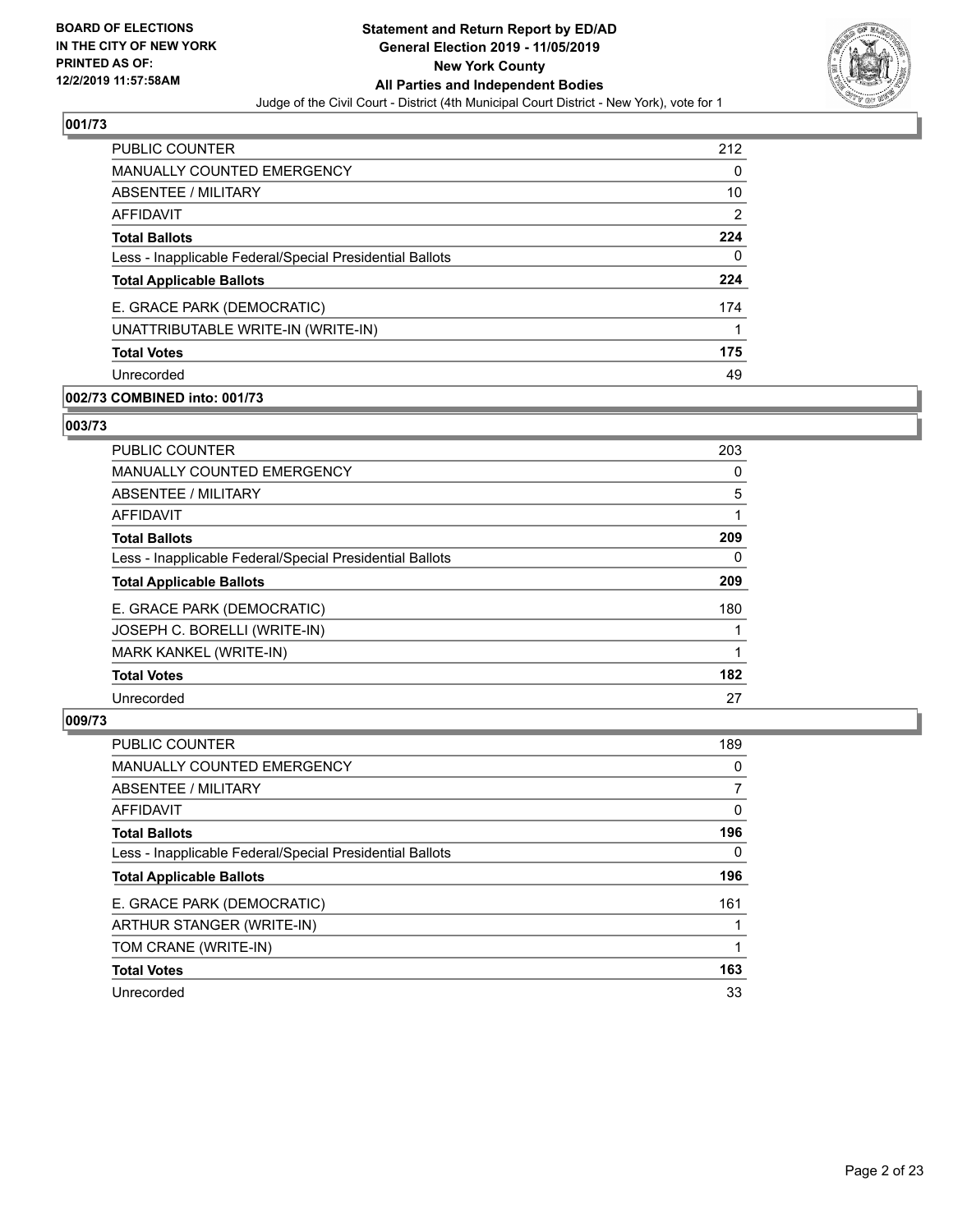

| PUBLIC COUNTER                                           | 218 |
|----------------------------------------------------------|-----|
| <b>MANUALLY COUNTED EMERGENCY</b>                        | 0   |
| ABSENTEE / MILITARY                                      | 9   |
| AFFIDAVIT                                                | 3   |
| <b>Total Ballots</b>                                     | 230 |
| Less - Inapplicable Federal/Special Presidential Ballots | 0   |
| <b>Total Applicable Ballots</b>                          | 230 |
| E. GRACE PARK (DEMOCRATIC)                               | 194 |
| DONALD TRUMP (WRITE-IN)                                  |     |
| <b>Total Votes</b>                                       | 195 |
| Unrecorded                                               | 35  |

# **011/73**

| PUBLIC COUNTER                                           | 267 |
|----------------------------------------------------------|-----|
| <b>MANUALLY COUNTED EMERGENCY</b>                        | 0   |
| ABSENTEE / MILITARY                                      | 8   |
| AFFIDAVIT                                                | 3   |
| <b>Total Ballots</b>                                     | 278 |
| Less - Inapplicable Federal/Special Presidential Ballots | 0   |
| <b>Total Applicable Ballots</b>                          | 278 |
| E. GRACE PARK (DEMOCRATIC)                               | 226 |
| BERNIE SANDERS (WRITE-IN)                                |     |
| NICKY SCATARRO (WRITE-IN)                                |     |
| UNATTRIBUTABLE WRITE-IN (WRITE-IN)                       | 2   |
| <b>Total Votes</b>                                       | 230 |
| Unrecorded                                               | 48  |

| <b>PUBLIC COUNTER</b>                                    | 204      |
|----------------------------------------------------------|----------|
| <b>MANUALLY COUNTED EMERGENCY</b>                        | $\Omega$ |
| ABSENTEE / MILITARY                                      | 5        |
| AFFIDAVIT                                                |          |
| <b>Total Ballots</b>                                     | 210      |
| Less - Inapplicable Federal/Special Presidential Ballots | 0        |
| <b>Total Applicable Ballots</b>                          | 210      |
| E. GRACE PARK (DEMOCRATIC)                               | 165      |
| JACQUELINE ZUMANI (WRITE-IN)                             |          |
| UNATTRIBUTABLE WRITE-IN (WRITE-IN)                       |          |
| <b>Total Votes</b>                                       | 167      |
| Unrecorded                                               | 43       |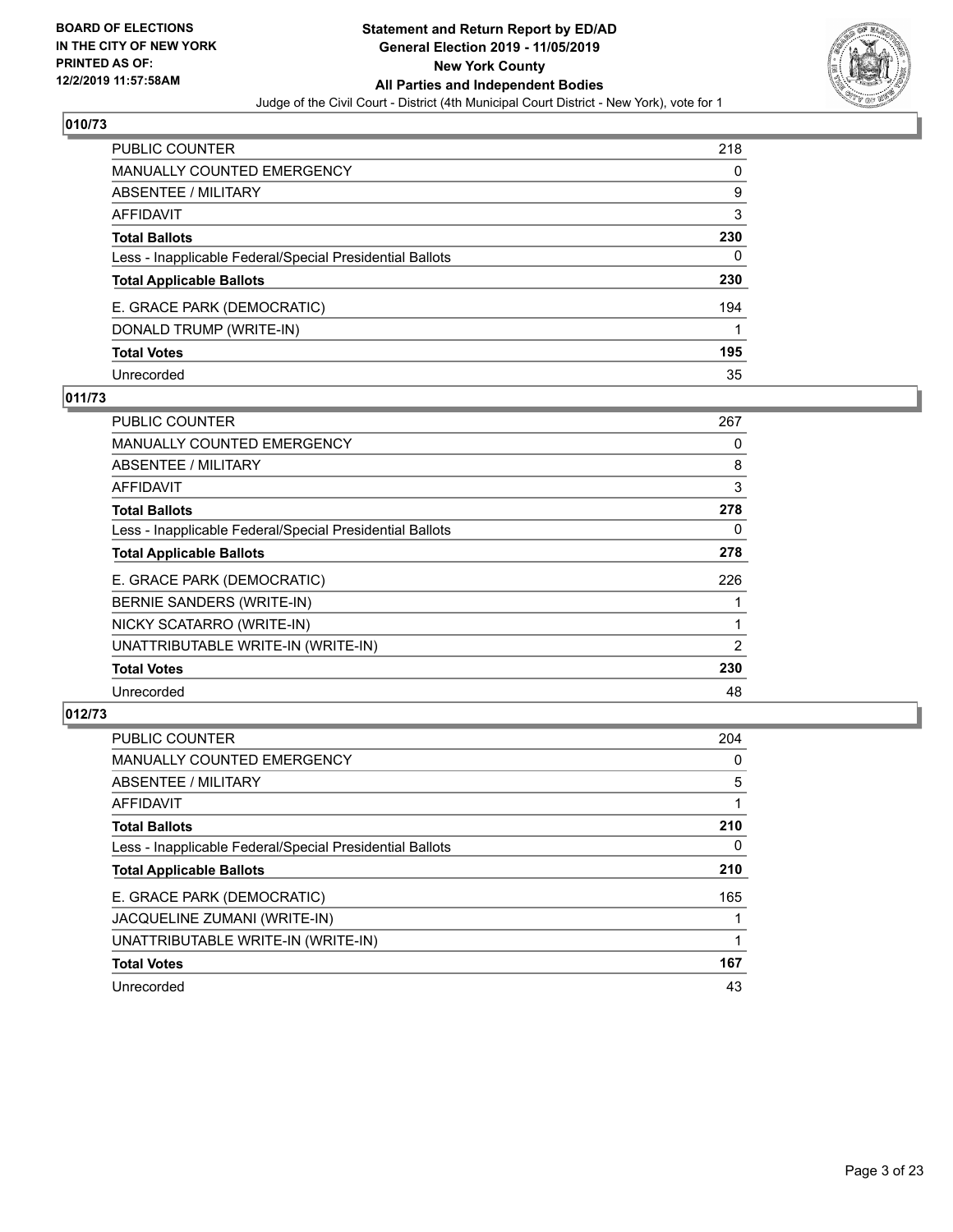

| <b>PUBLIC COUNTER</b>                                    | 225 |
|----------------------------------------------------------|-----|
| <b>MANUALLY COUNTED EMERGENCY</b>                        | 0   |
| ABSENTEE / MILITARY                                      | 4   |
| <b>AFFIDAVIT</b>                                         | 3   |
| <b>Total Ballots</b>                                     | 232 |
| Less - Inapplicable Federal/Special Presidential Ballots | 0   |
| <b>Total Applicable Ballots</b>                          | 232 |
| E. GRACE PARK (DEMOCRATIC)                               | 198 |
| UNATTRIBUTABLE WRITE-IN (WRITE-IN)                       |     |
| <b>Total Votes</b>                                       | 199 |
| Unrecorded                                               | 33  |

# **015/73 COMBINED into: 014/73**

#### **016/73**

| <b>PUBLIC COUNTER</b>                                    | 213 |
|----------------------------------------------------------|-----|
| <b>MANUALLY COUNTED EMERGENCY</b>                        | 0   |
| ABSENTEE / MILITARY                                      | 5   |
| AFFIDAVIT                                                | 3   |
| <b>Total Ballots</b>                                     | 221 |
| Less - Inapplicable Federal/Special Presidential Ballots | 0   |
| <b>Total Applicable Ballots</b>                          | 221 |
| E. GRACE PARK (DEMOCRATIC)                               | 171 |
| LYNN FISHMAN UNIMAN (WRITE-IN)                           |     |
| SCOTT FINTZ (WRITE-IN)                                   | 1   |
| <b>Total Votes</b>                                       | 173 |
| Unrecorded                                               | 48  |
|                                                          |     |

# **018/73 COMBINED into: 016/73**

| PUBLIC COUNTER                                           | 106 |
|----------------------------------------------------------|-----|
| <b>MANUALLY COUNTED EMERGENCY</b>                        | 0   |
| ABSENTEE / MILITARY                                      | 4   |
| AFFIDAVIT                                                |     |
| <b>Total Ballots</b>                                     | 111 |
| Less - Inapplicable Federal/Special Presidential Ballots | 0   |
| <b>Total Applicable Ballots</b>                          | 111 |
| E. GRACE PARK (DEMOCRATIC)                               | 86  |
| MATT PRUITT (WRITE-IN)                                   |     |
| <b>Total Votes</b>                                       | 87  |
| Unrecorded                                               | 24  |
| 020/73 COMBINED into: 019/73                             |     |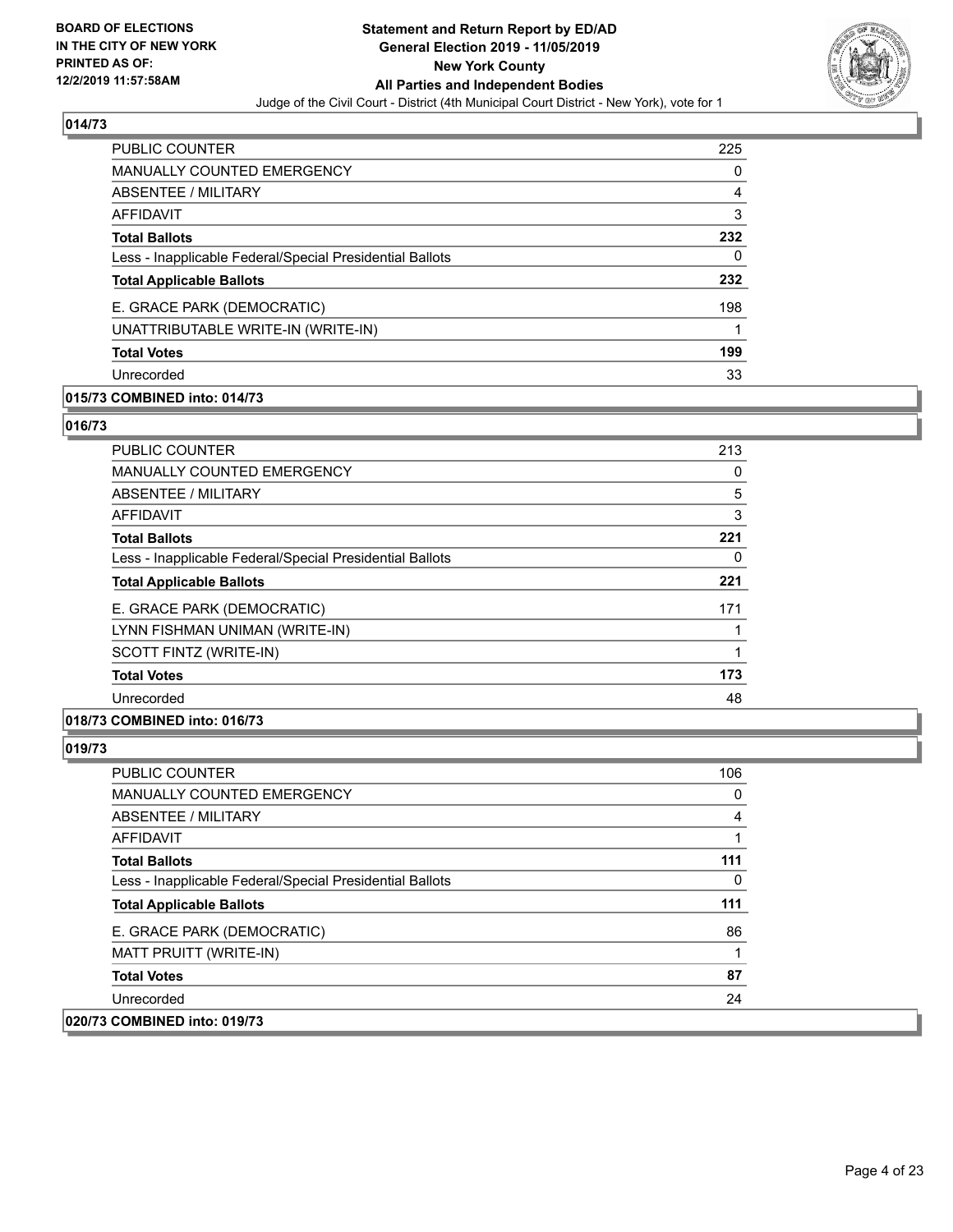

| <b>PUBLIC COUNTER</b>                                    | 245 |
|----------------------------------------------------------|-----|
| <b>MANUALLY COUNTED EMERGENCY</b>                        | 0   |
| ABSENTEE / MILITARY                                      | 16  |
| AFFIDAVIT                                                | 3   |
| <b>Total Ballots</b>                                     | 264 |
| Less - Inapplicable Federal/Special Presidential Ballots | 0   |
| <b>Total Applicable Ballots</b>                          | 264 |
| E. GRACE PARK (DEMOCRATIC)                               | 212 |
| UNATTRIBUTABLE WRITE-IN (WRITE-IN)                       |     |
| <b>Total Votes</b>                                       | 213 |
| Unrecorded                                               | 51  |

# **022/73 COMBINED into: 021/73**

#### **023/73**

| PUBLIC COUNTER                                           | 302 |
|----------------------------------------------------------|-----|
| <b>MANUALLY COUNTED EMERGENCY</b>                        | 0   |
| ABSENTEE / MILITARY                                      | 20  |
| AFFIDAVIT                                                | 1   |
| <b>Total Ballots</b>                                     | 323 |
| Less - Inapplicable Federal/Special Presidential Ballots | 0   |
| <b>Total Applicable Ballots</b>                          | 323 |
| E. GRACE PARK (DEMOCRATIC)                               | 269 |
| ANTHONY IULIANO (WRITE-IN)                               |     |
| CHELSEA VOLPE (WRITE-IN)                                 | 1   |
| <b>ROBERT HARRITS (WRITE-IN)</b>                         |     |
| UNATTRIBUTABLE WRITE-IN (WRITE-IN)                       | 1   |
| WILLIAM BURR (WRITE-IN)                                  | 1   |
| <b>Total Votes</b>                                       | 274 |
| Unrecorded                                               | 49  |
|                                                          |     |

#### **025/73 COMBINED into: 023/73**

| <b>PUBLIC COUNTER</b>                                    | 285      |
|----------------------------------------------------------|----------|
| <b>MANUALLY COUNTED EMERGENCY</b>                        | 0        |
| ABSENTEE / MILITARY                                      | 18       |
| <b>AFFIDAVIT</b>                                         | 3        |
| <b>Total Ballots</b>                                     | 306      |
| Less - Inapplicable Federal/Special Presidential Ballots | $\Omega$ |
| <b>Total Applicable Ballots</b>                          | 306      |
| E. GRACE PARK (DEMOCRATIC)                               | 235      |
| NANCY L. BRENNER (WRITE-IN)                              |          |
| UNATTRIBUTABLE WRITE-IN (WRITE-IN)                       | 2        |
| <b>Total Votes</b>                                       | 238      |
| Unrecorded                                               | 68       |
| 027/73 COMBINED into: 029/73                             |          |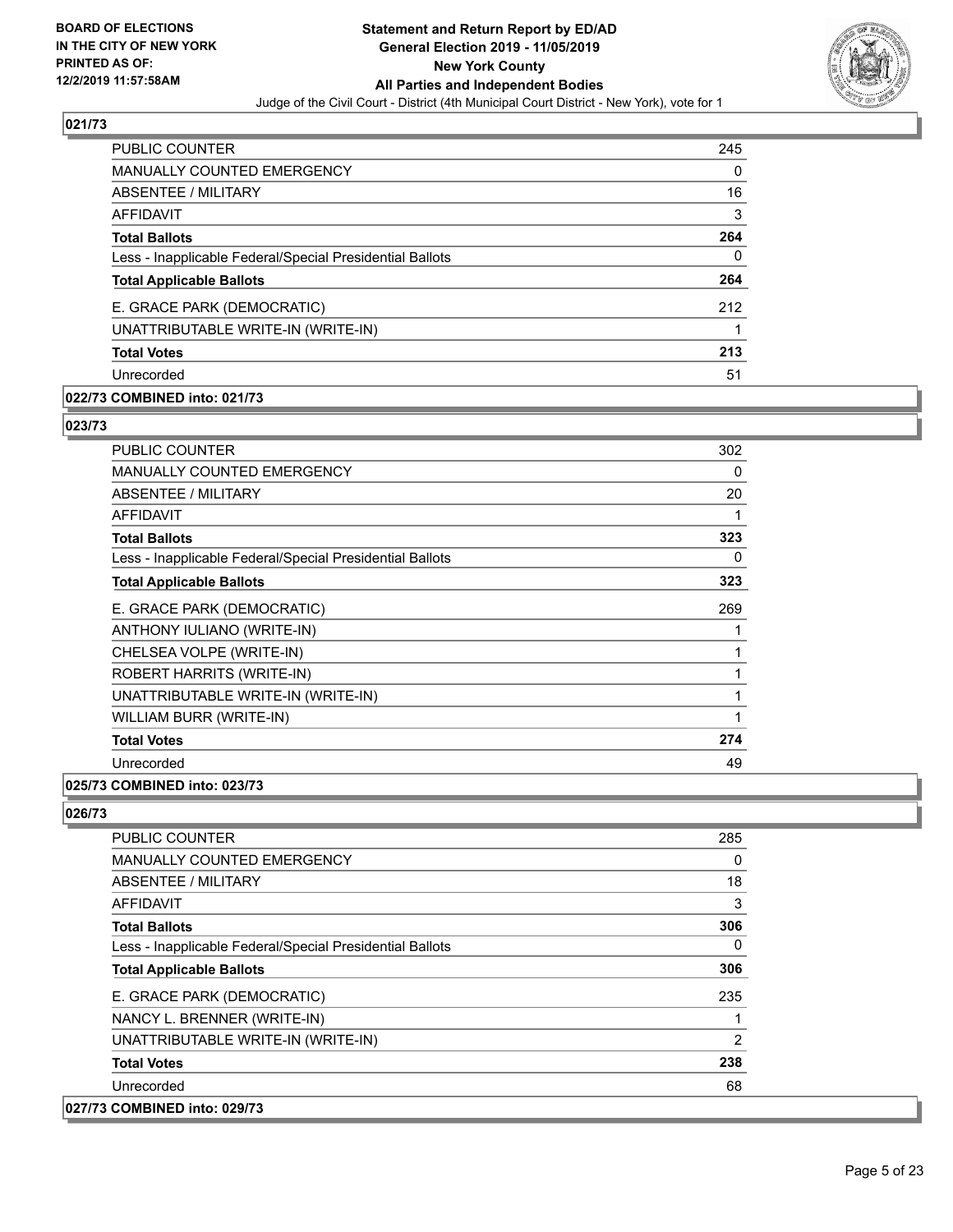

| PUBLIC COUNTER                                           | 213 |
|----------------------------------------------------------|-----|
| <b>MANUALLY COUNTED EMERGENCY</b>                        | 0   |
| ABSENTEE / MILITARY                                      | 7   |
| AFFIDAVIT                                                | 0   |
| <b>Total Ballots</b>                                     | 220 |
| Less - Inapplicable Federal/Special Presidential Ballots | 0   |
| <b>Total Applicable Ballots</b>                          | 220 |
| E. GRACE PARK (DEMOCRATIC)                               | 172 |
| ARTHUR MILLER (WRITE-IN)                                 |     |
| KARA DUNN (WRITE-IN)                                     |     |
| UNATTRIBUTABLE WRITE-IN (WRITE-IN)                       | 1   |
| <b>Total Votes</b>                                       | 175 |
| Unrecorded                                               | 45  |

# **029/73**

| <b>PUBLIC COUNTER</b>                                    | 305      |
|----------------------------------------------------------|----------|
| <b>MANUALLY COUNTED EMERGENCY</b>                        | $\Omega$ |
| ABSENTEE / MILITARY                                      | 13       |
| AFFIDAVIT                                                |          |
| <b>Total Ballots</b>                                     | 319      |
| Less - Inapplicable Federal/Special Presidential Ballots | $\Omega$ |
| <b>Total Applicable Ballots</b>                          | 319      |
| E. GRACE PARK (DEMOCRATIC)                               | 256      |
| UNATTRIBUTABLE WRITE-IN (WRITE-IN)                       | 2        |
| <b>Total Votes</b>                                       | 258      |
| Unrecorded                                               | 61       |
| .                                                        |          |

# **032/73 COMBINED into: 014/73**

| <b>PUBLIC COUNTER</b>                                    | 191      |
|----------------------------------------------------------|----------|
| <b>MANUALLY COUNTED EMERGENCY</b>                        | $\Omega$ |
| ABSENTEE / MILITARY                                      | 6        |
| AFFIDAVIT                                                |          |
| <b>Total Ballots</b>                                     | 198      |
| Less - Inapplicable Federal/Special Presidential Ballots | 0        |
| <b>Total Applicable Ballots</b>                          | 198      |
| E. GRACE PARK (DEMOCRATIC)                               | 163      |
| <b>Total Votes</b>                                       | 163      |
| Unrecorded                                               | 35       |
| 034/73 COMBINED into: 035/73                             |          |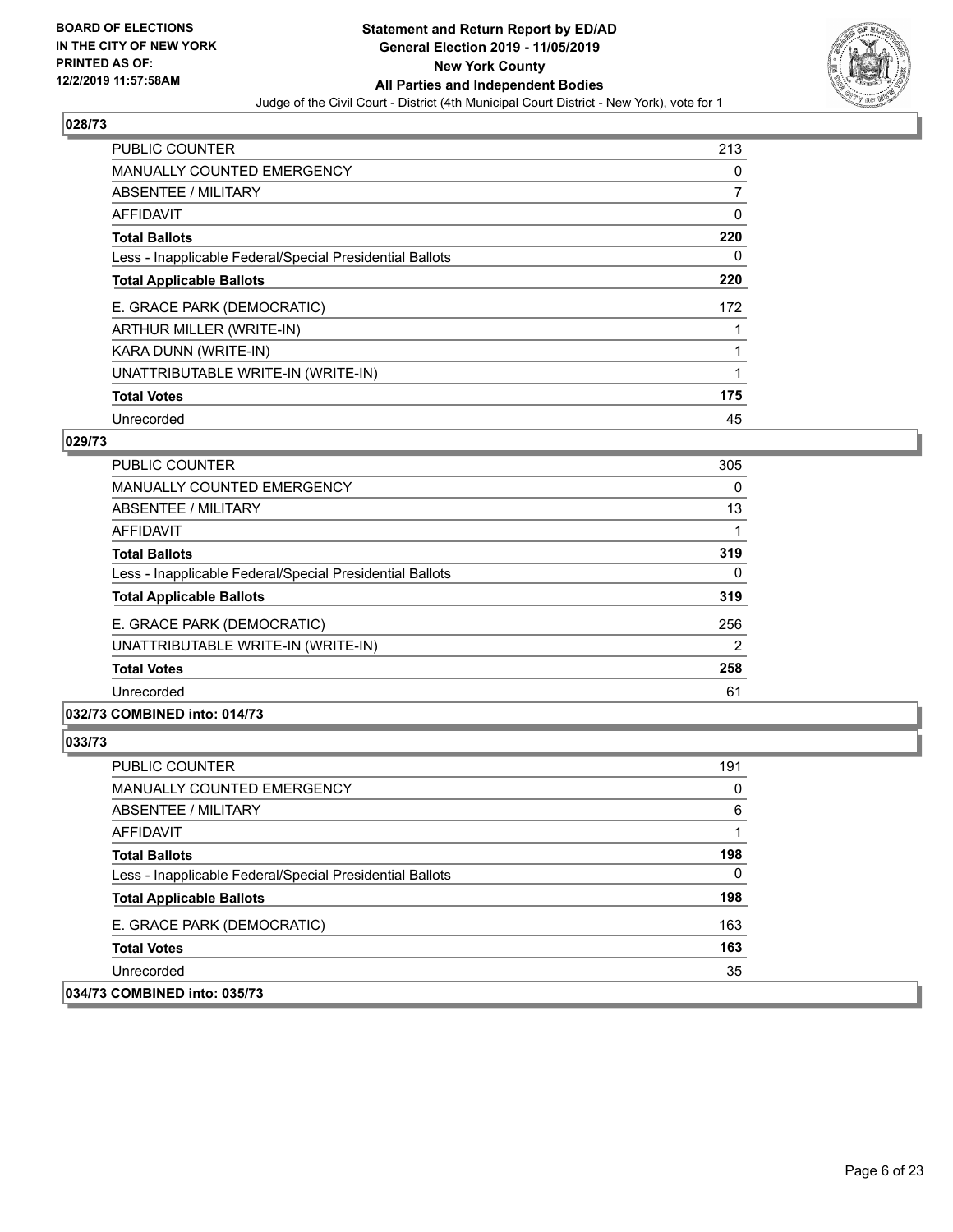

| PUBLIC COUNTER                                           | 356      |
|----------------------------------------------------------|----------|
| <b>MANUALLY COUNTED EMERGENCY</b>                        | $\Omega$ |
| ABSENTEE / MILITARY                                      | 28       |
| AFFIDAVIT                                                | 2        |
| <b>Total Ballots</b>                                     | 386      |
| Less - Inapplicable Federal/Special Presidential Ballots | 0        |
| <b>Total Applicable Ballots</b>                          | 386      |
| E. GRACE PARK (DEMOCRATIC)                               | 281      |
| MATHEW TRACHTENBERG ESQ. (WRITE-IN)                      |          |
| RONALD FLAVIN (WRITE-IN)                                 |          |
| UNATTRIBUTABLE WRITE-IN (WRITE-IN)                       | 1        |
| <b>Total Votes</b>                                       | 284      |
| Unrecorded                                               | 102      |

# **036/73**

| <b>PUBLIC COUNTER</b>                                    | 328      |
|----------------------------------------------------------|----------|
| <b>MANUALLY COUNTED EMERGENCY</b>                        | 0        |
| ABSENTEE / MILITARY                                      | 8        |
| AFFIDAVIT                                                | 2        |
| <b>Total Ballots</b>                                     | 338      |
| Less - Inapplicable Federal/Special Presidential Ballots | $\Omega$ |
| <b>Total Applicable Ballots</b>                          | 338      |
| E. GRACE PARK (DEMOCRATIC)                               | 266      |
| JUSTIN MODEL (WRITE-IN)                                  |          |
| STEPHANIE YOSHIDA (WRITE-IN)                             |          |
| UNATTRIBUTABLE WRITE-IN (WRITE-IN)                       | 2        |
| <b>Total Votes</b>                                       | 270      |
| Unrecorded                                               | 68       |
| 037/73 COMBINED into: 036/73                             |          |

| PUBLIC COUNTER                                           | 148 |
|----------------------------------------------------------|-----|
| <b>MANUALLY COUNTED EMERGENCY</b>                        | 0   |
| ABSENTEE / MILITARY                                      | 6   |
| AFFIDAVIT                                                |     |
| <b>Total Ballots</b>                                     | 155 |
| Less - Inapplicable Federal/Special Presidential Ballots | 0   |
| <b>Total Applicable Ballots</b>                          | 155 |
| E. GRACE PARK (DEMOCRATIC)                               | 125 |
| <b>Total Votes</b>                                       | 125 |
| Unrecorded                                               | 30  |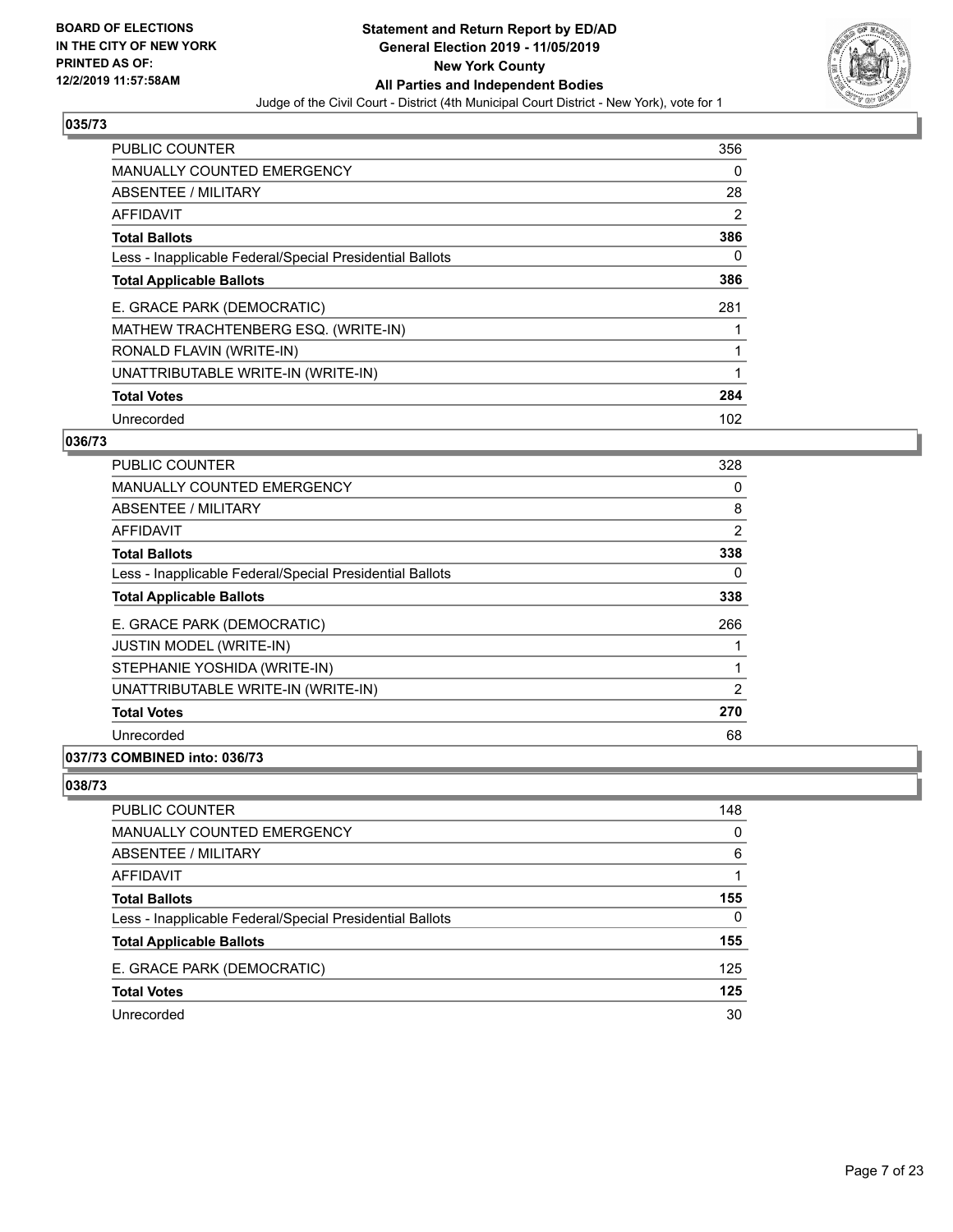

| PUBLIC COUNTER                                           | 176 |
|----------------------------------------------------------|-----|
| <b>MANUALLY COUNTED EMERGENCY</b>                        | 0   |
| ABSENTEE / MILITARY                                      | 6   |
| AFFIDAVIT                                                |     |
| <b>Total Ballots</b>                                     | 183 |
| Less - Inapplicable Federal/Special Presidential Ballots | 0   |
| <b>Total Applicable Ballots</b>                          | 183 |
| E. GRACE PARK (DEMOCRATIC)                               | 144 |
| JEFFREY W. PADILLA (WRITE-IN)                            |     |
| ROBERT WRACHING (WRITE-IN)                               | 1   |
| <b>Total Votes</b>                                       | 146 |
| Unrecorded                                               | 37  |

# **040/73 COMBINED into: 041/73**

#### **041/73**

| PUBLIC COUNTER                                           | 357            |
|----------------------------------------------------------|----------------|
| MANUALLY COUNTED EMERGENCY                               | 0              |
| ABSENTEE / MILITARY                                      | 11             |
| <b>AFFIDAVIT</b>                                         | 2              |
| <b>Total Ballots</b>                                     | 370            |
| Less - Inapplicable Federal/Special Presidential Ballots | 0              |
| <b>Total Applicable Ballots</b>                          | 370            |
| E. GRACE PARK (DEMOCRATIC)                               | 283            |
| ALEXANDRA SHEA (WRITE-IN)                                |                |
| JEANINE PIRRO (WRITE-IN)                                 | 1              |
| JUDY SHEINDLIN (WRITE-IN)                                | 1              |
| UNATTRIBUTABLE WRITE-IN (WRITE-IN)                       | $\overline{2}$ |
| <b>Total Votes</b>                                       | 288            |
| Unrecorded                                               | 82             |
|                                                          |                |

#### **042/73 COMBINED into: 026/73**

| PUBLIC COUNTER                                           | 235      |
|----------------------------------------------------------|----------|
| <b>MANUALLY COUNTED EMERGENCY</b>                        | 0        |
| ABSENTEE / MILITARY                                      | 6        |
| <b>AFFIDAVIT</b>                                         | $\Omega$ |
| <b>Total Ballots</b>                                     | 241      |
| Less - Inapplicable Federal/Special Presidential Ballots | 0        |
| <b>Total Applicable Ballots</b>                          | 241      |
| E. GRACE PARK (DEMOCRATIC)                               | 187      |
| JEANINE PIRRO (WRITE-IN)                                 |          |
| JUDY SHEINDLIN (WRITE-IN)                                |          |
| UNATTRIBUTABLE WRITE-IN (WRITE-IN)                       |          |
| <b>Total Votes</b>                                       | 190      |
| Unrecorded                                               | 51       |
| 101/73 COMBINED into: 100/73                             |          |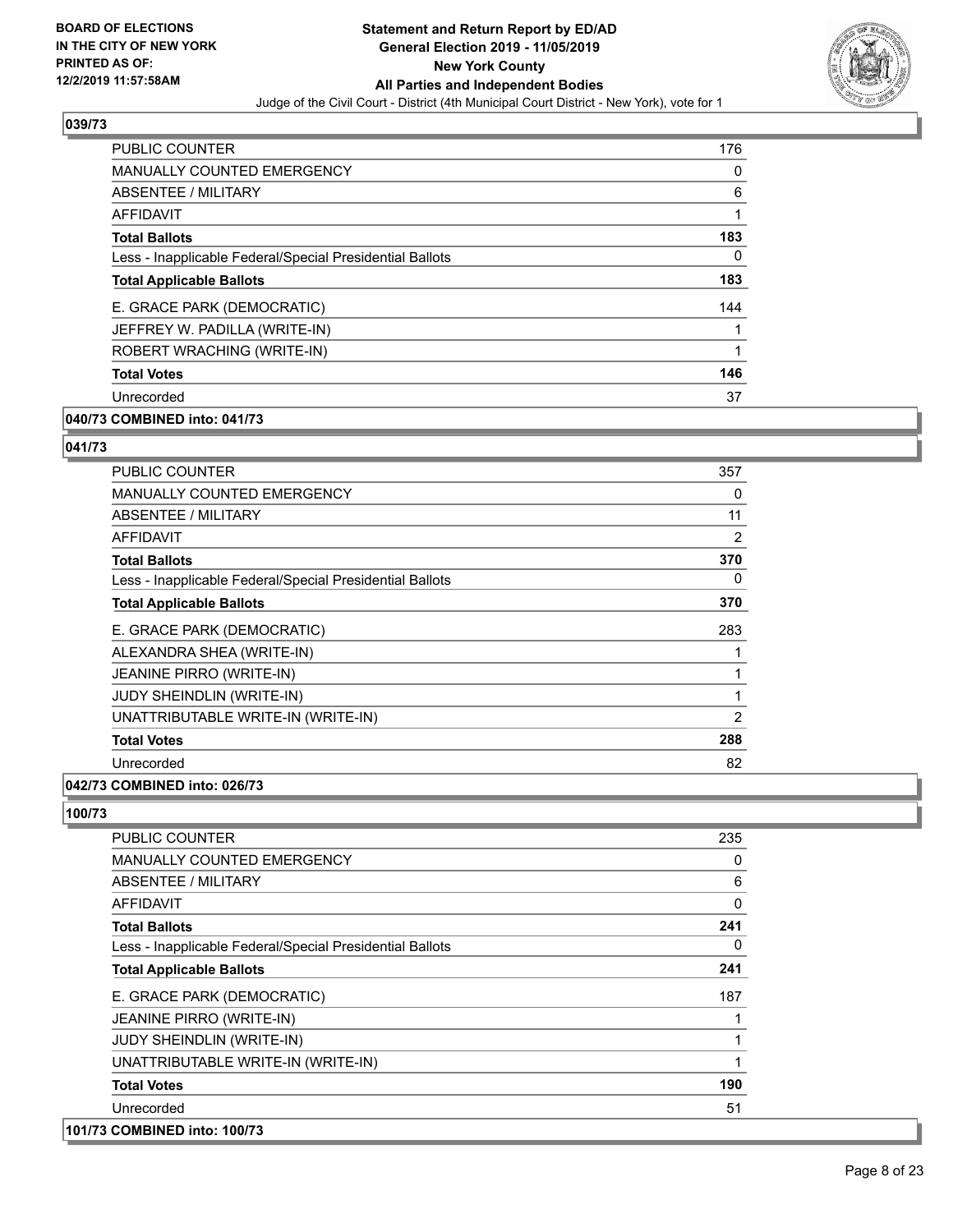

| <b>PUBLIC COUNTER</b>                                    | 228 |
|----------------------------------------------------------|-----|
| <b>MANUALLY COUNTED EMERGENCY</b>                        | 0   |
| ABSENTEE / MILITARY                                      | 18  |
| AFFIDAVIT                                                | 1   |
| <b>Total Ballots</b>                                     | 247 |
| Less - Inapplicable Federal/Special Presidential Ballots | 0   |
| <b>Total Applicable Ballots</b>                          | 247 |
| E. GRACE PARK (DEMOCRATIC)                               | 192 |
| ARNOLD SCHWARENE (WRITE-IN)                              |     |
| CHARLES KACHORSKI (WRITE-IN)                             |     |
| KAREN FRIEDMAN AGNIFILO (WRITE-IN)                       | 1   |
| <b>Total Votes</b>                                       | 195 |
| Unrecorded                                               | 52  |

#### **103/73 COMBINED into: 102/73**

| <b>PUBLIC COUNTER</b>                                    | 146            |
|----------------------------------------------------------|----------------|
| <b>MANUALLY COUNTED EMERGENCY</b>                        | $\Omega$       |
| ABSENTEE / MILITARY                                      | $\overline{2}$ |
| <b>AFFIDAVIT</b>                                         |                |
| <b>Total Ballots</b>                                     | 149            |
| Less - Inapplicable Federal/Special Presidential Ballots | $\Omega$       |
| <b>Total Applicable Ballots</b>                          | 149            |
| E. GRACE PARK (DEMOCRATIC)                               | 128            |
| ROBERT SAMUEL (WRITE-IN)                                 |                |
| <b>Total Votes</b>                                       | 129            |
| Unrecorded                                               | 20             |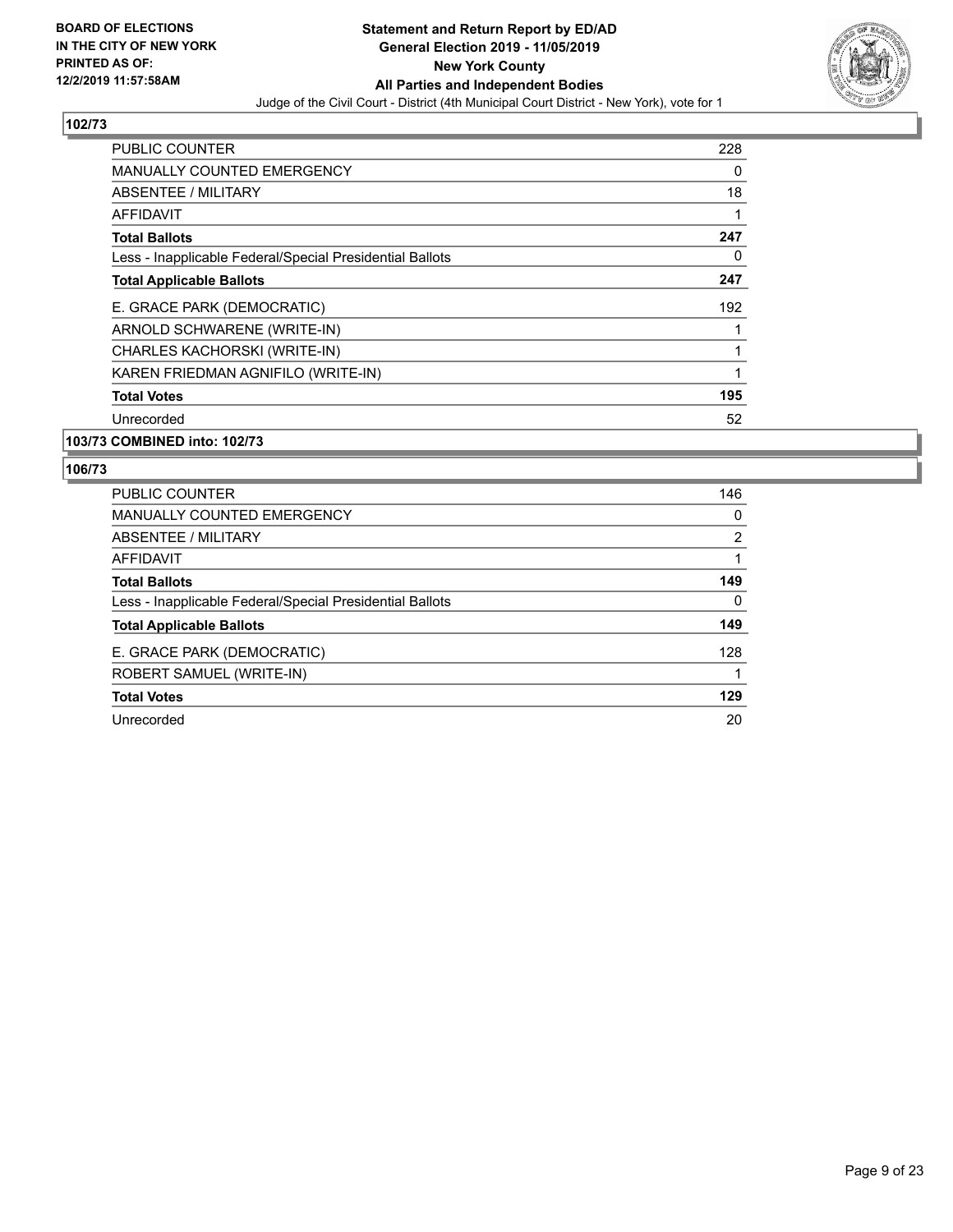

| PUBLIC COUNTER                                           | 389 |
|----------------------------------------------------------|-----|
| <b>MANUALLY COUNTED EMERGENCY</b>                        | 0   |
| ABSENTEE / MILITARY                                      | 10  |
| AFFIDAVIT                                                | 2   |
| <b>Total Ballots</b>                                     | 401 |
| Less - Inapplicable Federal/Special Presidential Ballots | 0   |
| <b>Total Applicable Ballots</b>                          | 401 |
| E. GRACE PARK (DEMOCRATIC)                               | 322 |
| BRIAN TRAINOR (WRITE-IN)                                 |     |
| <b>GEORGE WASHINGTON (WRITE-IN)</b>                      |     |
| JAMES C. MOSLEY (WRITE-IN)                               |     |
| UNCOUNTED WRITE-IN PER STATUTE (WRITE-IN)                |     |
| <b>Total Votes</b>                                       | 326 |
| Unrecorded                                               | 75  |

# **040/74**

| PUBLIC COUNTER                                           | 253 |
|----------------------------------------------------------|-----|
| <b>MANUALLY COUNTED EMERGENCY</b>                        | 0   |
| ABSENTEE / MILITARY                                      | 11  |
| <b>AFFIDAVIT</b>                                         | 2   |
| <b>Total Ballots</b>                                     | 266 |
| Less - Inapplicable Federal/Special Presidential Ballots | 0   |
| <b>Total Applicable Ballots</b>                          | 266 |
| E. GRACE PARK (DEMOCRATIC)                               | 217 |
| ROBERT PATTERSON (WRITE-IN)                              |     |
| UNATTRIBUTABLE WRITE-IN (WRITE-IN)                       |     |
| <b>Total Votes</b>                                       | 219 |
| Unrecorded                                               | 47  |

| <b>PUBLIC COUNTER</b>                                    | 234 |
|----------------------------------------------------------|-----|
| <b>MANUALLY COUNTED EMERGENCY</b>                        | 0   |
| ABSENTEE / MILITARY                                      | 7   |
| AFFIDAVIT                                                | 3   |
| <b>Total Ballots</b>                                     | 244 |
| Less - Inapplicable Federal/Special Presidential Ballots | 0   |
| <b>Total Applicable Ballots</b>                          | 244 |
| E. GRACE PARK (DEMOCRATIC)                               | 205 |
| GIGI FE (WRITE-IN)                                       |     |
| UNATTRIBUTABLE WRITE-IN (WRITE-IN)                       |     |
| <b>Total Votes</b>                                       | 207 |
| Unrecorded                                               | 37  |
| 042/74 COMBINED into: 043/74                             |     |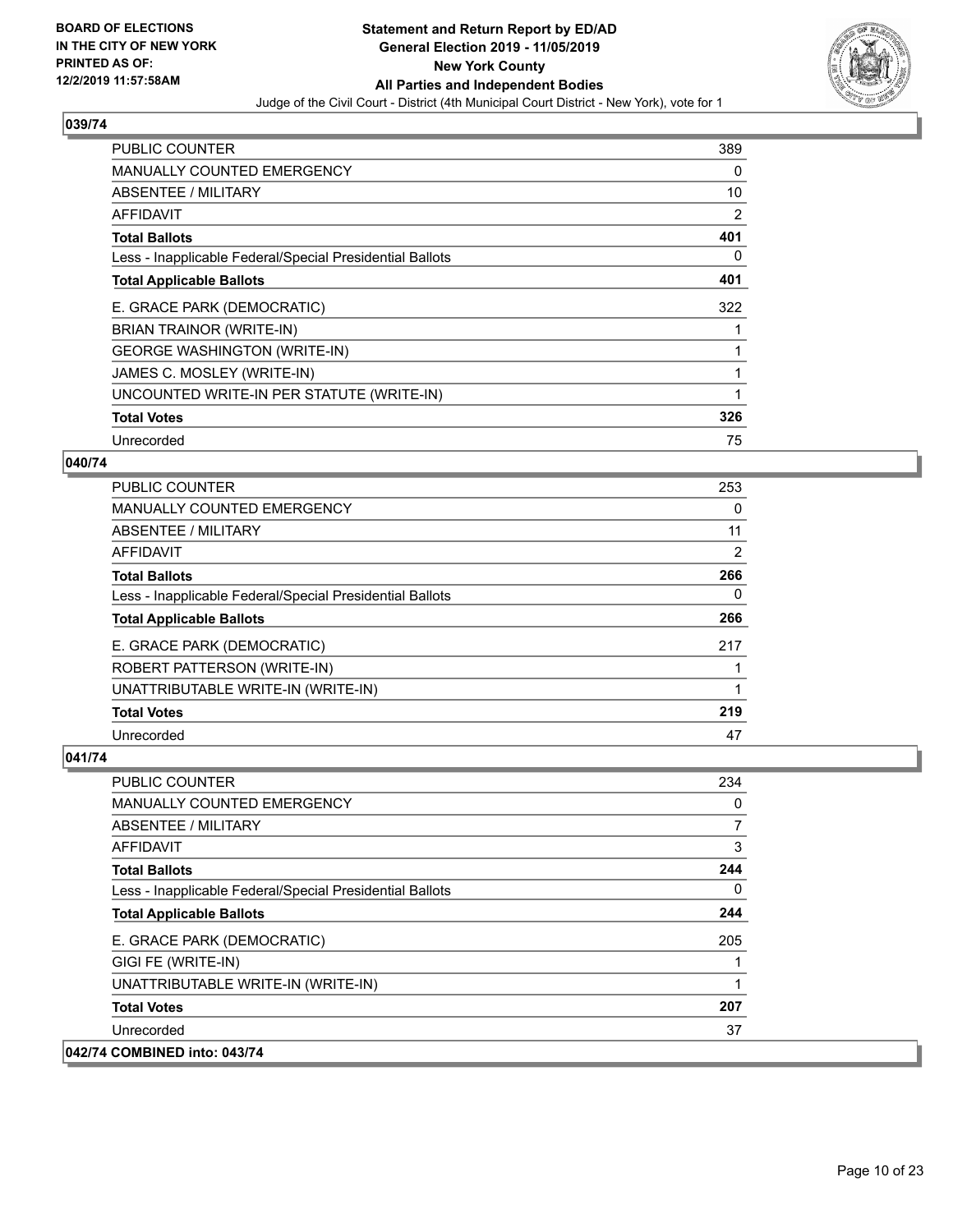

| <b>PUBLIC COUNTER</b>                                    | 535 |
|----------------------------------------------------------|-----|
| <b>MANUALLY COUNTED EMERGENCY</b>                        | 0   |
| ABSENTEE / MILITARY                                      | 7   |
| <b>AFFIDAVIT</b>                                         | 0   |
| <b>Total Ballots</b>                                     | 542 |
| Less - Inapplicable Federal/Special Presidential Ballots | 0   |
| <b>Total Applicable Ballots</b>                          | 542 |
| E. GRACE PARK (DEMOCRATIC)                               | 446 |
| <b>BOBBY KOLIN (WRITE-IN)</b>                            |     |
| JOSEPH HODEL (WRITE-IN)                                  | 1   |
| KEVIN MCGRATH JR. (WRITE-IN)                             | 1   |
| UNATTRIBUTABLE WRITE-IN (WRITE-IN)                       | 3   |
| <b>Total Votes</b>                                       | 452 |
| Unrecorded                                               | 90  |
|                                                          |     |

**044/74 COMBINED into: 039/74**

### **045/74**

| <b>PUBLIC COUNTER</b>                                    | 261 |
|----------------------------------------------------------|-----|
| MANUALLY COUNTED EMERGENCY                               | 0   |
| ABSENTEE / MILITARY                                      | 12  |
| <b>AFFIDAVIT</b>                                         | 3   |
| <b>Total Ballots</b>                                     | 276 |
| Less - Inapplicable Federal/Special Presidential Ballots | 0   |
| <b>Total Applicable Ballots</b>                          | 276 |
| E. GRACE PARK (DEMOCRATIC)                               | 239 |
| DONALD TRUMP (WRITE-IN)                                  |     |
| MICHAEL MARKS (WRITE-IN)                                 |     |
| <b>Total Votes</b>                                       | 241 |
| Unrecorded                                               | 35  |

| <b>PUBLIC COUNTER</b>                                    | 395      |
|----------------------------------------------------------|----------|
| MANUALLY COUNTED EMERGENCY                               | $\Omega$ |
| ABSENTEE / MILITARY                                      | 17       |
| AFFIDAVIT                                                | 2        |
| <b>Total Ballots</b>                                     | 414      |
| Less - Inapplicable Federal/Special Presidential Ballots | $\Omega$ |
| <b>Total Applicable Ballots</b>                          | 414      |
| E. GRACE PARK (DEMOCRATIC)                               | 338      |
| EMANUEL J. CHOSAK (WRITE-IN)                             |          |
| LAUREN SCHORR (WRITE-IN)                                 |          |
| UNCOUNTED WRITE-IN PER STATUTE (WRITE-IN)                |          |
| <b>Total Votes</b>                                       | 341      |
| Unrecorded                                               | 73       |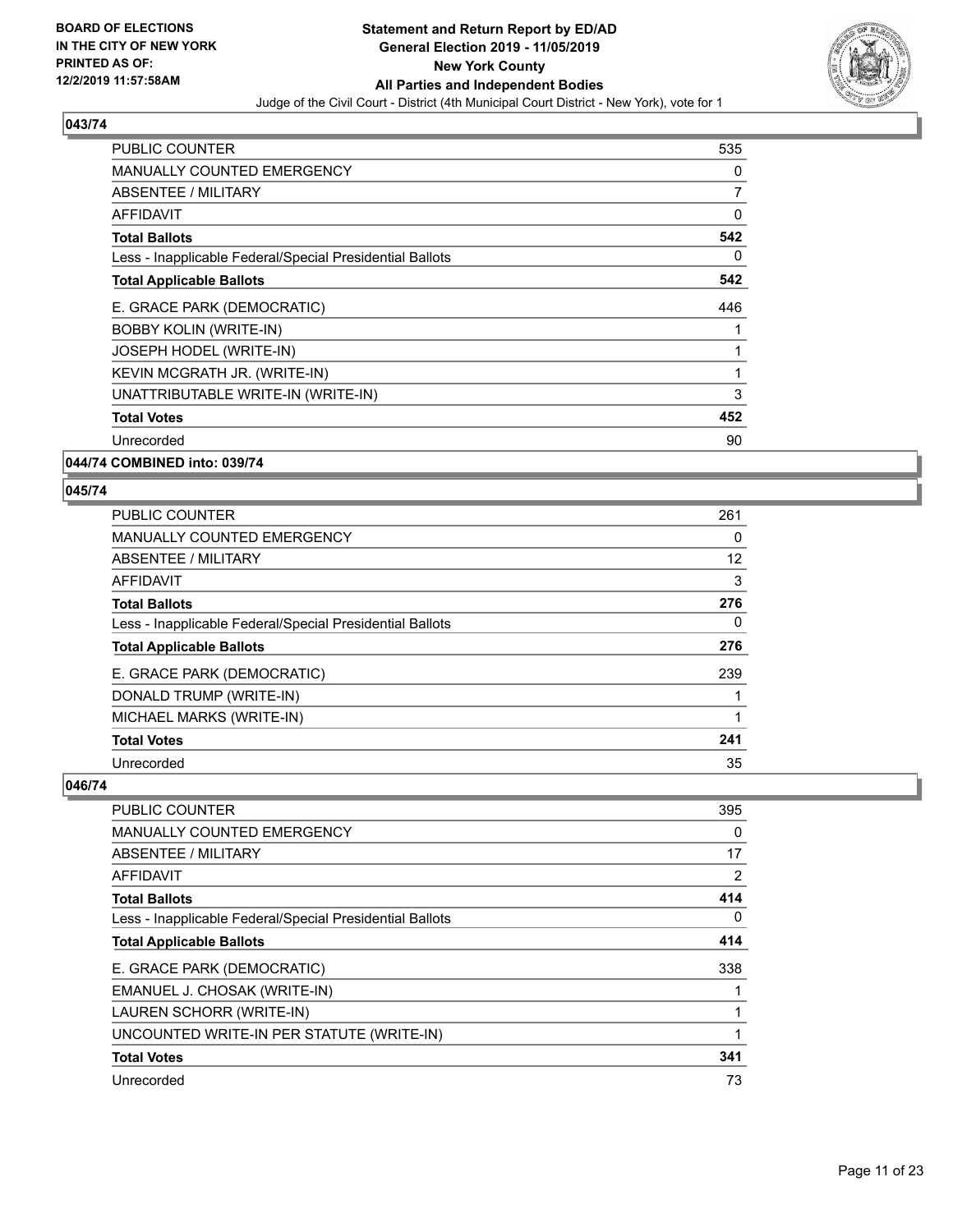

| <b>PUBLIC COUNTER</b>                                    | 256 |
|----------------------------------------------------------|-----|
| <b>MANUALLY COUNTED EMERGENCY</b>                        | 0   |
| ABSENTEE / MILITARY                                      | 4   |
| AFFIDAVIT                                                | 10  |
| <b>Total Ballots</b>                                     | 270 |
| Less - Inapplicable Federal/Special Presidential Ballots | 0   |
| <b>Total Applicable Ballots</b>                          | 270 |
| E. GRACE PARK (DEMOCRATIC)                               | 233 |
| CHARLIE WATTS (WRITE-IN)                                 |     |
| UNATTRIBUTABLE WRITE-IN (WRITE-IN)                       | 1   |
| <b>Total Votes</b>                                       | 235 |
| Unrecorded                                               | 35  |

# **048/74 COMBINED into: 046/74**

#### **049/74**

| <b>PUBLIC COUNTER</b>                                    | 425 |
|----------------------------------------------------------|-----|
| <b>MANUALLY COUNTED EMERGENCY</b>                        | 0   |
| ABSENTEE / MILITARY                                      | 17  |
| AFFIDAVIT                                                | 2   |
| <b>Total Ballots</b>                                     | 444 |
| Less - Inapplicable Federal/Special Presidential Ballots | 0   |
| <b>Total Applicable Ballots</b>                          | 444 |
| E. GRACE PARK (DEMOCRATIC)                               | 354 |
| MARK GRAYSON (WRITE-IN)                                  |     |
| THOMAS O. WINSHIP (WRITE-IN)                             | 1   |
| UNATTRIBUTABLE WRITE-IN (WRITE-IN)                       | 3   |
| <b>Total Votes</b>                                       | 359 |
| Unrecorded                                               | 85  |
| 050/74 COMBINED into: 051/74                             |     |

| <b>PUBLIC COUNTER</b>                                    | 436          |
|----------------------------------------------------------|--------------|
| MANUALLY COUNTED EMERGENCY                               | $\Omega$     |
| ABSENTEE / MILITARY                                      | 15           |
| <b>AFFIDAVIT</b>                                         | 4            |
| <b>Total Ballots</b>                                     | 455          |
| Less - Inapplicable Federal/Special Presidential Ballots | 0            |
| <b>Total Applicable Ballots</b>                          | 455          |
| E. GRACE PARK (DEMOCRATIC)                               | 369          |
| ANTHONY C. GENTILE (WRITE-IN)                            | $\mathbf{1}$ |
| DANIEL GARODNICK (WRITE-IN)                              | 1            |
| JIM RODFORD (WRITE-IN)                                   | 1            |
| PETER SULLIVAN (WRITE-IN)                                | $\mathbf{1}$ |
| <b>Total Votes</b>                                       | 373          |
| Unrecorded                                               | 82           |
| 052/74 COMBINED into: 049/74                             |              |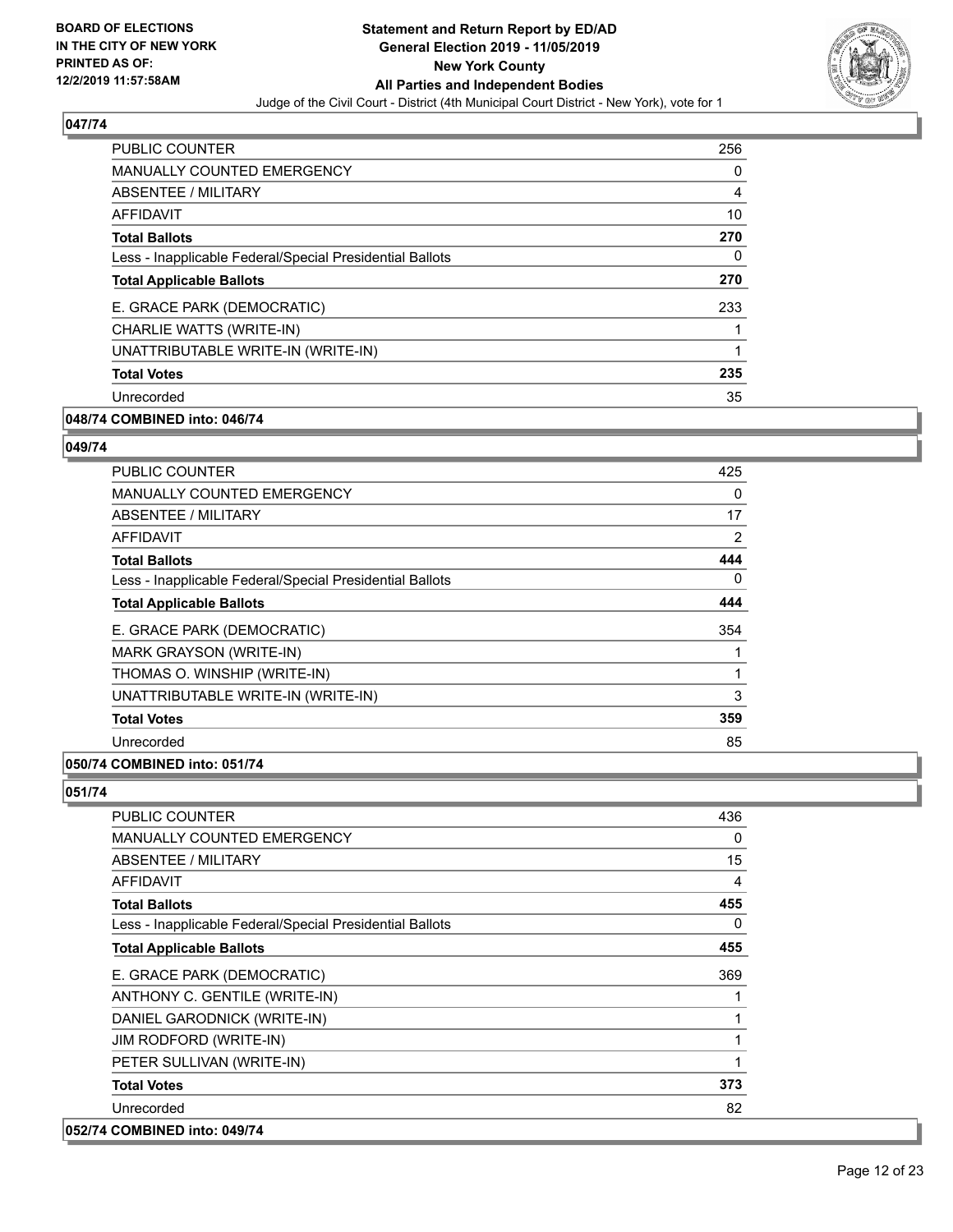

| <b>PUBLIC COUNTER</b>                                    | 131 |
|----------------------------------------------------------|-----|
| <b>MANUALLY COUNTED EMERGENCY</b>                        | 0   |
| ABSENTEE / MILITARY                                      | 3   |
| AFFIDAVIT                                                | 0   |
| <b>Total Ballots</b>                                     | 134 |
| Less - Inapplicable Federal/Special Presidential Ballots | 0   |
| <b>Total Applicable Ballots</b>                          | 134 |
| E. GRACE PARK (DEMOCRATIC)                               | 109 |
| FRED CANAS-NGO (WRITE-IN)                                |     |
| PETER VAN BUREN (WRITE-IN)                               |     |
| <b>Total Votes</b>                                       | 111 |
| Unrecorded                                               | 23  |

#### **054/74**

| PUBLIC COUNTER                                           | 366 |
|----------------------------------------------------------|-----|
| <b>MANUALLY COUNTED EMERGENCY</b>                        | 0   |
| ABSENTEE / MILITARY                                      | 7   |
| AFFIDAVIT                                                | 5   |
| <b>Total Ballots</b>                                     | 378 |
| Less - Inapplicable Federal/Special Presidential Ballots | 0   |
| <b>Total Applicable Ballots</b>                          | 378 |
| E. GRACE PARK (DEMOCRATIC)                               | 329 |
| <b>BARRY ELIAS (WRITE-IN)</b>                            |     |
| JENNY KIM (WRITE-IN)                                     | 1   |
| RICHARD NIXON (WRITE-IN)                                 | 1   |
| <b>Total Votes</b>                                       | 332 |
| Unrecorded                                               | 46  |

# **058/74 COMBINED into: 054/74**

| <b>PUBLIC COUNTER</b>                                    | 240 |
|----------------------------------------------------------|-----|
| <b>MANUALLY COUNTED EMERGENCY</b>                        | 0   |
| ABSENTEE / MILITARY                                      | 10  |
| AFFIDAVIT                                                |     |
| <b>Total Ballots</b>                                     | 251 |
| Less - Inapplicable Federal/Special Presidential Ballots | 0   |
| <b>Total Applicable Ballots</b>                          | 251 |
| E. GRACE PARK (DEMOCRATIC)                               | 202 |
| ANITA GUPTA (WRITE-IN)                                   |     |
| MARK DELLAQUILA (WRITE-IN)                               | 2   |
| MIRANDA STRAND (WRITE-IN)                                | 1   |
| UNATTRIBUTABLE WRITE-IN (WRITE-IN)                       | 2   |
| <b>Total Votes</b>                                       | 208 |
| Unrecorded                                               | 43  |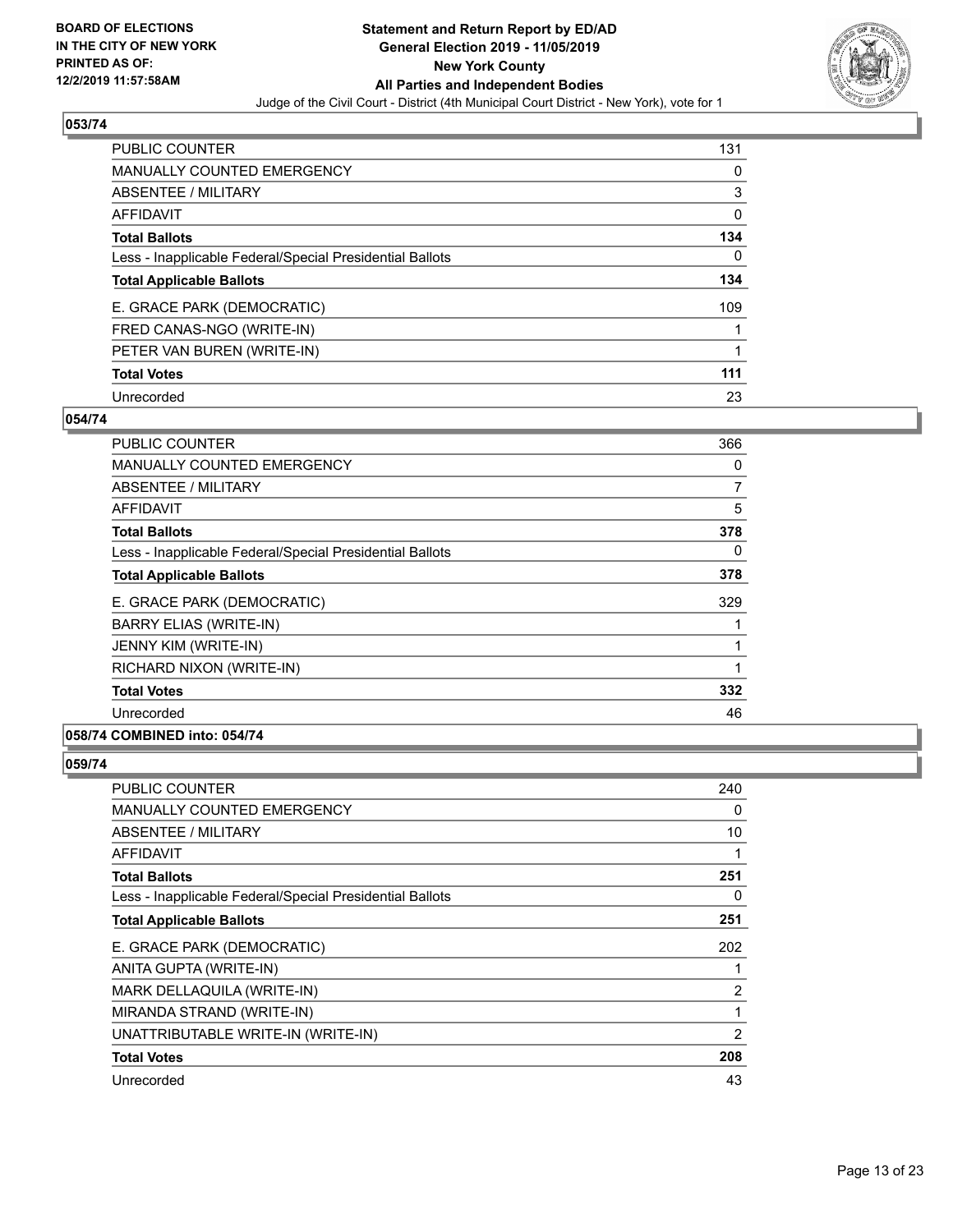

| PUBLIC COUNTER                                           | 154 |
|----------------------------------------------------------|-----|
| <b>MANUALLY COUNTED EMERGENCY</b>                        | 0   |
| ABSENTEE / MILITARY                                      |     |
| AFFIDAVIT                                                | 0   |
| <b>Total Ballots</b>                                     | 161 |
| Less - Inapplicable Federal/Special Presidential Ballots | 0   |
| <b>Total Applicable Ballots</b>                          | 161 |
| E. GRACE PARK (DEMOCRATIC)                               | 143 |
| RUSH LIMBAUGH (WRITE-IN)                                 |     |
| <b>Total Votes</b>                                       | 144 |
| Unrecorded                                               | 17  |

# **061/74**

| <b>PUBLIC COUNTER</b>                                    | 322      |
|----------------------------------------------------------|----------|
| <b>MANUALLY COUNTED EMERGENCY</b>                        | 0        |
| ABSENTEE / MILITARY                                      | 9        |
| <b>AFFIDAVIT</b>                                         | 4        |
| <b>Total Ballots</b>                                     | 335      |
| Less - Inapplicable Federal/Special Presidential Ballots | $\Omega$ |
| <b>Total Applicable Ballots</b>                          | 335      |
| E. GRACE PARK (DEMOCRATIC)                               | 278      |
| CANDACE OWENS (WRITE-IN)                                 |          |
| TARA ZABLOCKI-RILEY (WRITE-IN)                           |          |
| UNATTRIBUTABLE WRITE-IN (WRITE-IN)                       |          |
| <b>Total Votes</b>                                       | 281      |
| Unrecorded                                               | 54       |

| <b>PUBLIC COUNTER</b>                                    | 273          |
|----------------------------------------------------------|--------------|
| <b>MANUALLY COUNTED EMERGENCY</b>                        | $\Omega$     |
| ABSENTEE / MILITARY                                      | 15           |
| AFFIDAVIT                                                | 4            |
| <b>Total Ballots</b>                                     | 292          |
| Less - Inapplicable Federal/Special Presidential Ballots | $\mathbf{0}$ |
| <b>Total Applicable Ballots</b>                          | 292          |
| E. GRACE PARK (DEMOCRATIC)                               | 243          |
| <b>Total Votes</b>                                       | 243          |
| Unrecorded                                               | 49           |
| 063/74 COMBINED into: 062/74                             |              |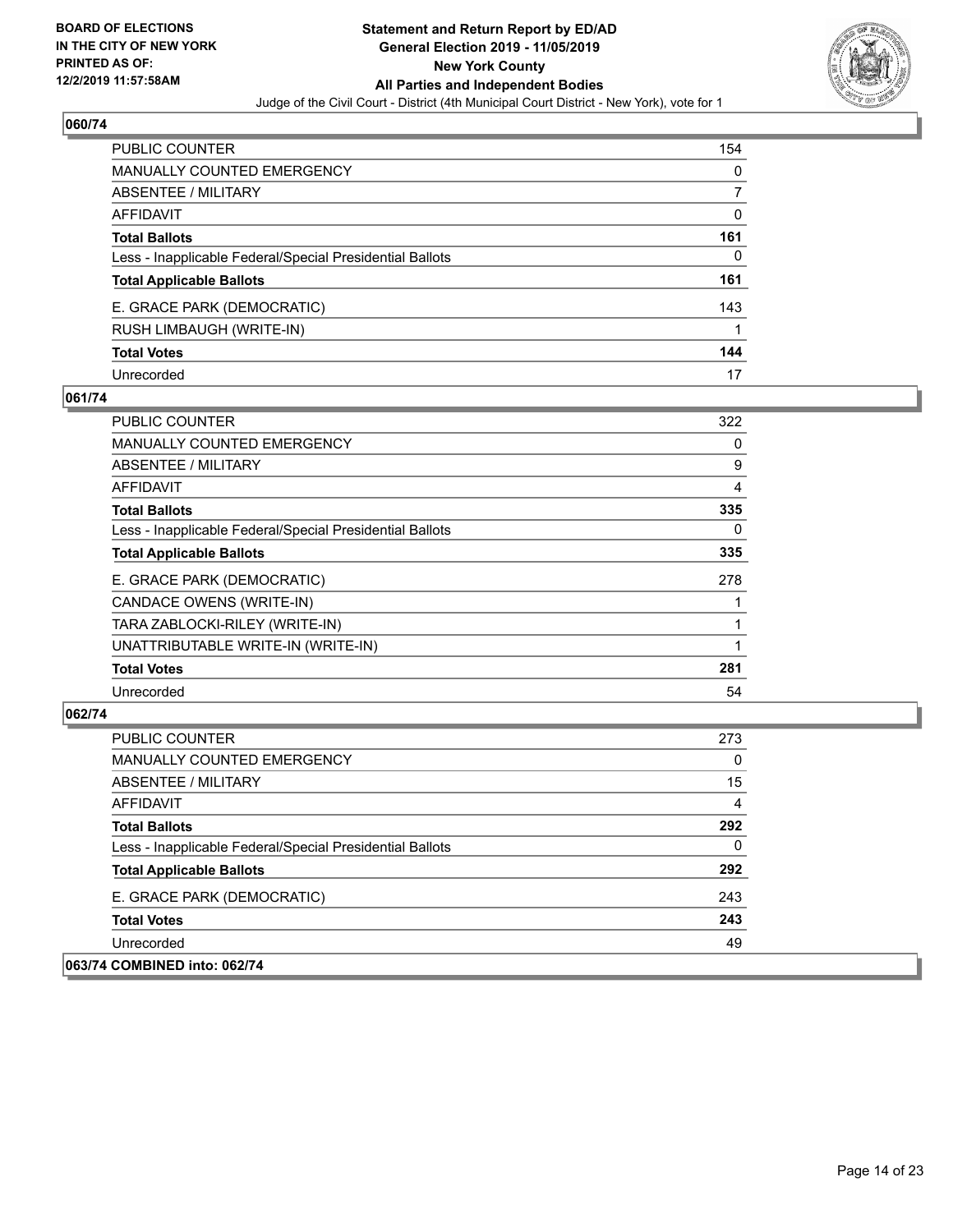

| PUBLIC COUNTER                                           | 266 |
|----------------------------------------------------------|-----|
| MANUALLY COUNTED EMERGENCY                               | 0   |
| <b>ABSENTEE / MILITARY</b>                               | 5   |
| AFFIDAVIT                                                | 6   |
| <b>Total Ballots</b>                                     | 277 |
| Less - Inapplicable Federal/Special Presidential Ballots | 0   |
| <b>Total Applicable Ballots</b>                          | 277 |
| E. GRACE PARK (DEMOCRATIC)                               | 248 |
| <b>Total Votes</b>                                       | 248 |
| Unrecorded                                               | 29  |

#### **065/74 COMBINED into: 064/74**

#### **066/74**

| PUBLIC COUNTER                                           | 282 |
|----------------------------------------------------------|-----|
| <b>MANUALLY COUNTED EMERGENCY</b>                        | 0   |
| ABSENTEE / MILITARY                                      | 13  |
| AFFIDAVIT                                                | 2   |
| <b>Total Ballots</b>                                     | 297 |
| Less - Inapplicable Federal/Special Presidential Ballots | 0   |
| <b>Total Applicable Ballots</b>                          | 297 |
| E. GRACE PARK (DEMOCRATIC)                               | 246 |
| DONALD TRUMP (WRITE-IN)                                  | 2   |
| UNATTRIBUTABLE WRITE-IN (WRITE-IN)                       | 3   |
| <b>Total Votes</b>                                       | 251 |
| Unrecorded                                               | 46  |
|                                                          |     |

| PUBLIC COUNTER                                           | 348 |
|----------------------------------------------------------|-----|
| <b>MANUALLY COUNTED EMERGENCY</b>                        | 0   |
| ABSENTEE / MILITARY                                      | 18  |
| AFFIDAVIT                                                | 4   |
| <b>Total Ballots</b>                                     | 370 |
| Less - Inapplicable Federal/Special Presidential Ballots | 0   |
| <b>Total Applicable Ballots</b>                          | 370 |
| E. GRACE PARK (DEMOCRATIC)                               | 315 |
| UNATTRIBUTABLE WRITE-IN (WRITE-IN)                       |     |
| <b>Total Votes</b>                                       | 316 |
| Unrecorded                                               | 54  |
| 068/74 COMBINED into: 067/74                             |     |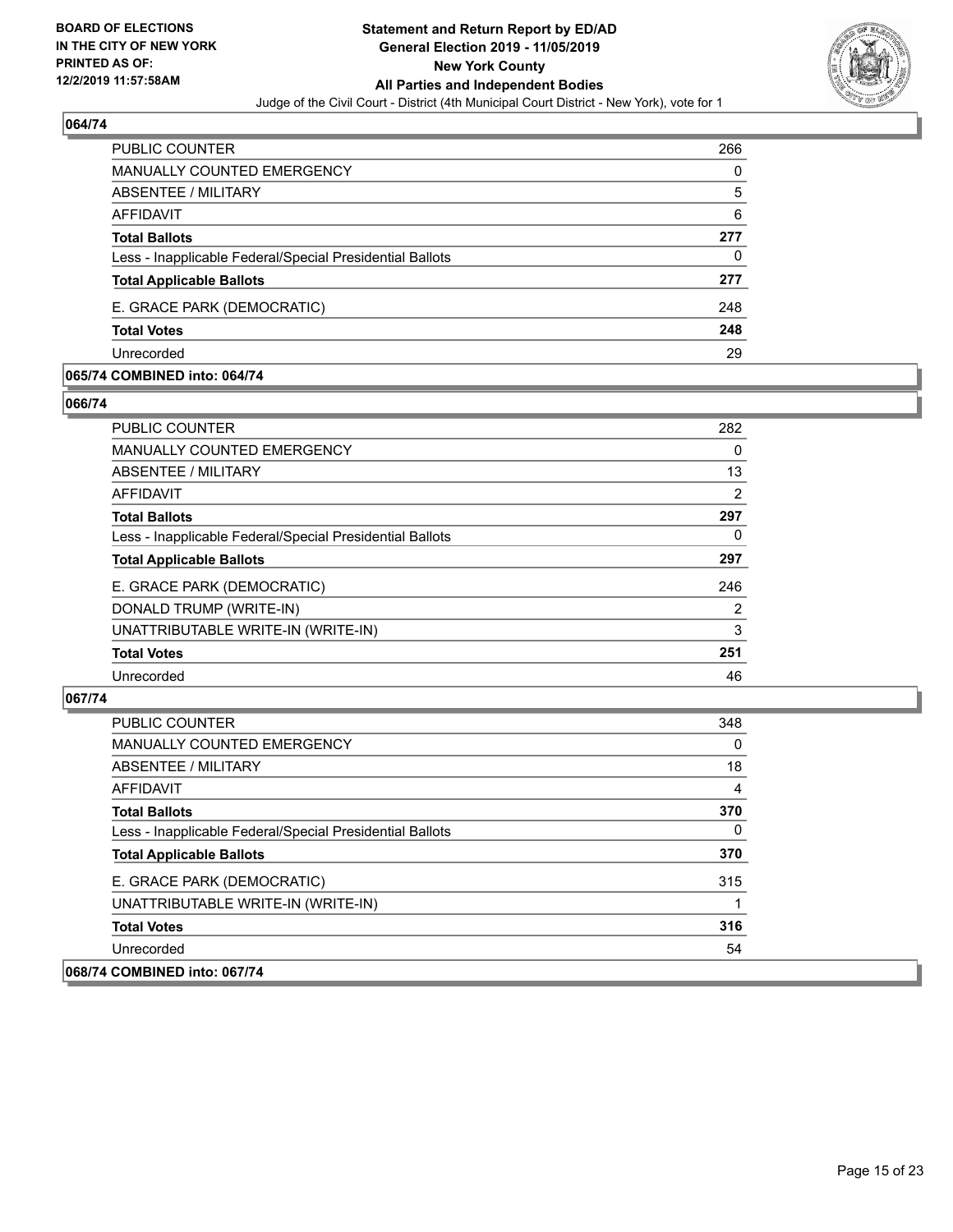

| <b>PUBLIC COUNTER</b>                                    | 99       |
|----------------------------------------------------------|----------|
| MANUALLY COUNTED EMERGENCY                               | $\Omega$ |
| <b>ABSENTEE / MILITARY</b>                               | 4        |
| AFFIDAVIT                                                | $\Omega$ |
| <b>Total Ballots</b>                                     | 103      |
| Less - Inapplicable Federal/Special Presidential Ballots | 0        |
| <b>Total Applicable Ballots</b>                          | 103      |
| E. GRACE PARK (DEMOCRATIC)                               | 86       |
| <b>Total Votes</b>                                       | 86       |
| Unrecorded                                               | 17       |

#### **070/74**

| <b>PUBLIC COUNTER</b>                                    | 253            |
|----------------------------------------------------------|----------------|
| <b>MANUALLY COUNTED EMERGENCY</b>                        | 0              |
| ABSENTEE / MILITARY                                      | 8              |
| AFFIDAVIT                                                | $\overline{2}$ |
| <b>Total Ballots</b>                                     | 263            |
| Less - Inapplicable Federal/Special Presidential Ballots | 0              |
| <b>Total Applicable Ballots</b>                          | 263            |
| E. GRACE PARK (DEMOCRATIC)                               | 217            |
| ROGER LOMENZO (WRITE-IN)                                 |                |
| TONI MANUSKY (WRITE-IN)                                  |                |
| <b>Total Votes</b>                                       | 219            |
| Unrecorded                                               | 44             |
| 071/74 COMBINED into: 061/74                             |                |

| PUBLIC COUNTER                                           | 275            |
|----------------------------------------------------------|----------------|
| <b>MANUALLY COUNTED EMERGENCY</b>                        | 0              |
| ABSENTEE / MILITARY                                      | 10             |
| AFFIDAVIT                                                | 3              |
| <b>Total Ballots</b>                                     | 288            |
| Less - Inapplicable Federal/Special Presidential Ballots | $\Omega$       |
| <b>Total Applicable Ballots</b>                          | 288            |
| E. GRACE PARK (DEMOCRATIC)                               | 220            |
| JOSEPH C. BORELLI (WRITE-IN)                             |                |
| PENELOPE G. STOTHERS (WRITE-IN)                          | 2              |
| UNATTRIBUTABLE WRITE-IN (WRITE-IN)                       | $\overline{2}$ |
| <b>Total Votes</b>                                       | 225            |
| Unrecorded                                               | 63             |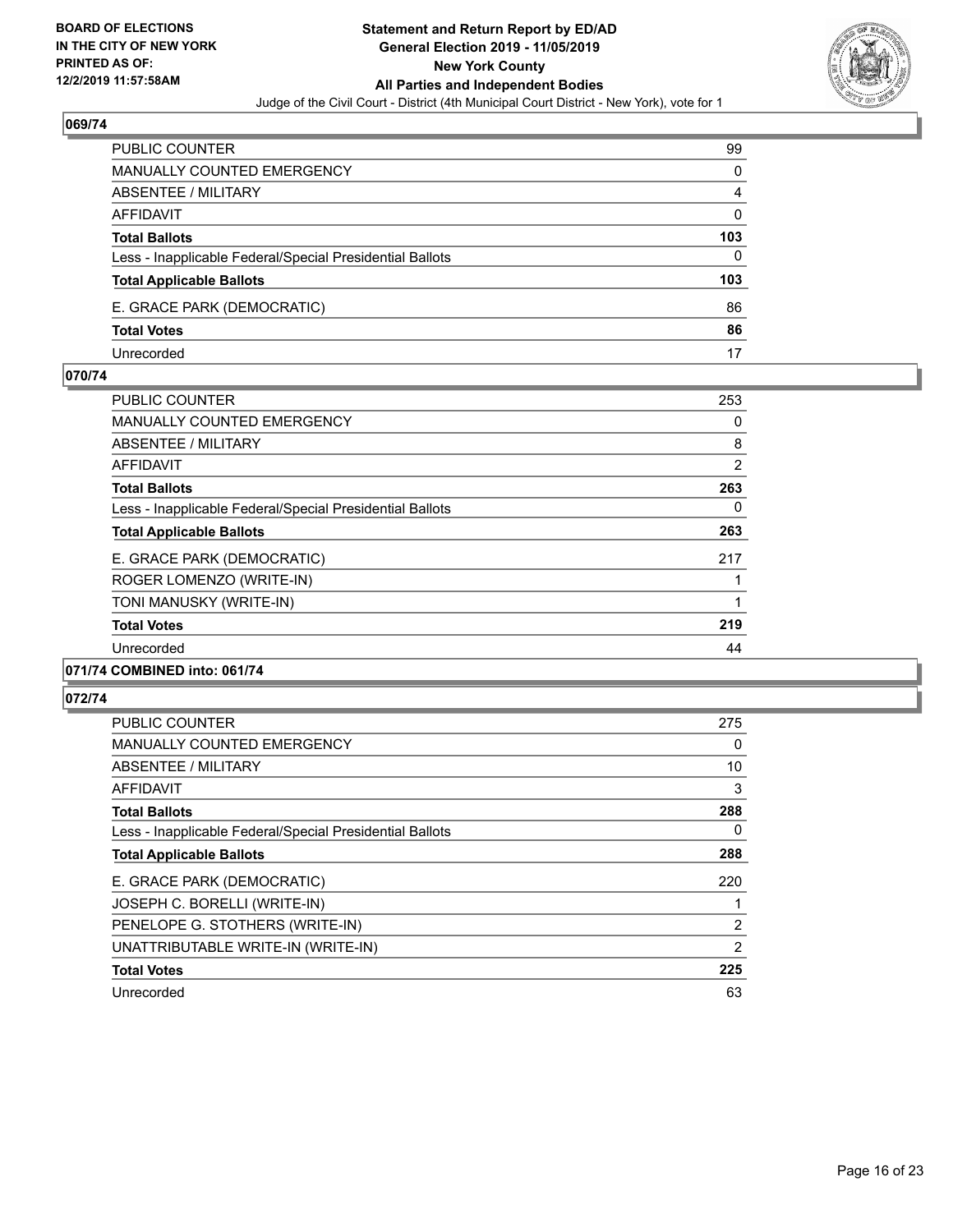

| <b>PUBLIC COUNTER</b>                                    | 197 |
|----------------------------------------------------------|-----|
| <b>MANUALLY COUNTED EMERGENCY</b>                        | 0   |
| ABSENTEE / MILITARY                                      | 4   |
| AFFIDAVIT                                                | 3   |
| <b>Total Ballots</b>                                     | 204 |
| Less - Inapplicable Federal/Special Presidential Ballots | 0   |
| <b>Total Applicable Ballots</b>                          | 204 |
| E. GRACE PARK (DEMOCRATIC)                               | 169 |
| CALUDE WINFIELD (WRITE-IN)                               |     |
| <b>Total Votes</b>                                       | 170 |
| Unrecorded                                               | 34  |

# **074/74 COMBINED into: 072/74**

#### **075/74 COMBINED into: 076/74**

# **076/74**

| <b>PUBLIC COUNTER</b>                                    | 439 |
|----------------------------------------------------------|-----|
| <b>MANUALLY COUNTED EMERGENCY</b>                        | 0   |
| ABSENTEE / MILITARY                                      | 17  |
| AFFIDAVIT                                                | 3   |
| <b>Total Ballots</b>                                     | 459 |
| Less - Inapplicable Federal/Special Presidential Ballots | 0   |
| <b>Total Applicable Ballots</b>                          | 459 |
| E. GRACE PARK (DEMOCRATIC)                               | 360 |
| BRAD HOYLMAN (WRITE-IN)                                  |     |
| CAROLYN CONABOY (WRITE-IN)                               | 1   |
| UNATTRIBUTABLE WRITE-IN (WRITE-IN)                       | 2   |
| <b>Total Votes</b>                                       | 364 |
| Unrecorded                                               | 95  |
|                                                          |     |

# **077/74 COMBINED into: 070/74**

| PUBLIC COUNTER                                           | 281 |
|----------------------------------------------------------|-----|
| <b>MANUALLY COUNTED EMERGENCY</b>                        | 0   |
| <b>ABSENTEE / MILITARY</b>                               | 3   |
| AFFIDAVIT                                                |     |
| <b>Total Ballots</b>                                     | 285 |
| Less - Inapplicable Federal/Special Presidential Ballots | 0   |
| <b>Total Applicable Ballots</b>                          | 285 |
| E. GRACE PARK (DEMOCRATIC)                               | 220 |
| UNATTRIBUTABLE WRITE-IN (WRITE-IN)                       | 2   |
| <b>Total Votes</b>                                       | 222 |
| Unrecorded                                               | 63  |
|                                                          |     |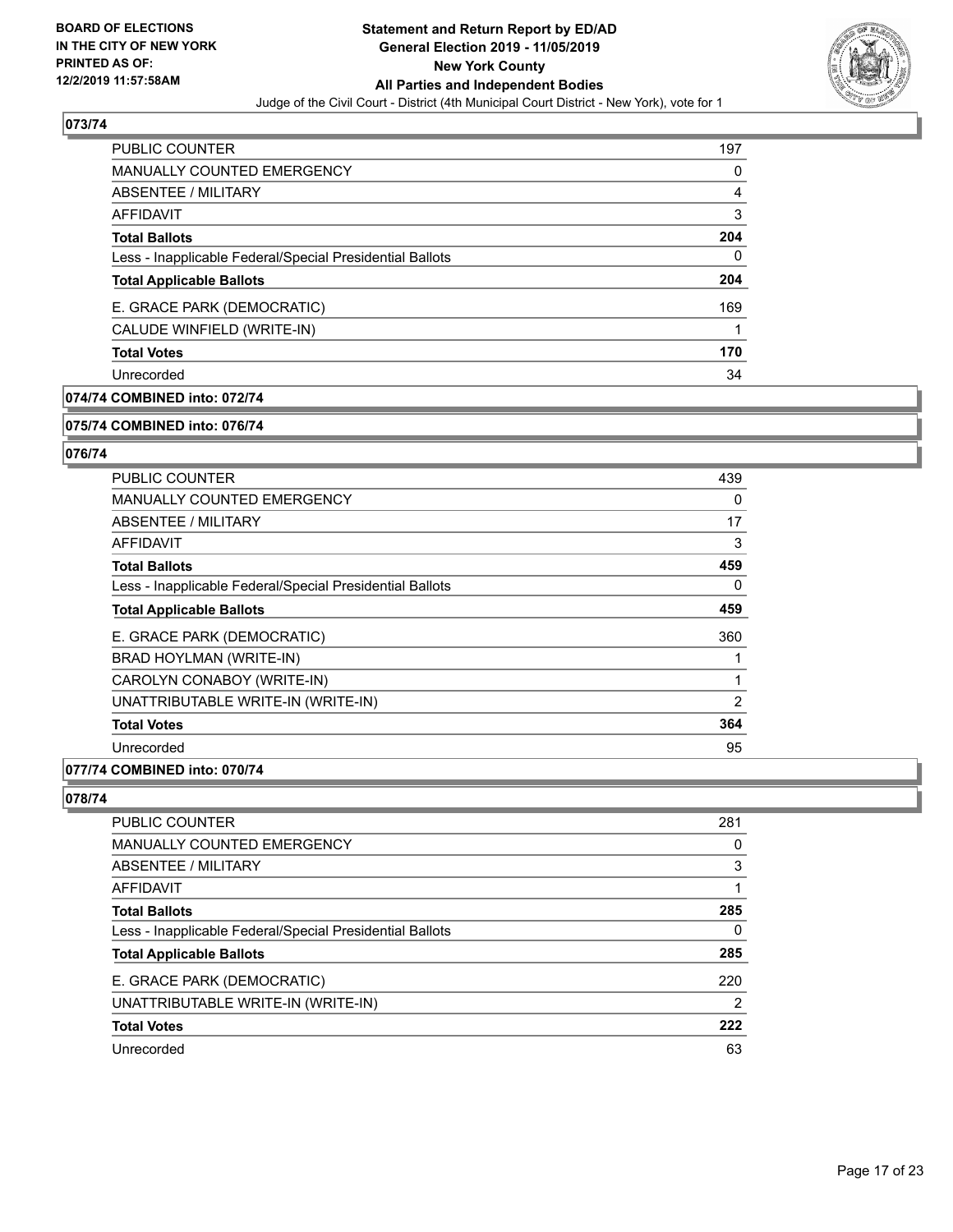

| PUBLIC COUNTER                                           | 281 |
|----------------------------------------------------------|-----|
| <b>MANUALLY COUNTED EMERGENCY</b>                        | O   |
| ABSENTEE / MILITARY                                      |     |
| AFFIDAVIT                                                | 4   |
| <b>Total Ballots</b>                                     | 286 |
| Less - Inapplicable Federal/Special Presidential Ballots | 0   |
| <b>Total Applicable Ballots</b>                          | 286 |
| E. GRACE PARK (DEMOCRATIC)                               | 239 |
| UNATTRIBUTABLE WRITE-IN (WRITE-IN)                       | 2   |
| <b>Total Votes</b>                                       | 241 |
| Unrecorded                                               | 45  |

# **080/74 COMBINED into: 079/74**

**081/74 COMBINED into: 078/74**

**082/74 COMBINED into: 101/74**

#### **083/74**

| PUBLIC COUNTER                                           | 443 |
|----------------------------------------------------------|-----|
| <b>MANUALLY COUNTED EMERGENCY</b>                        | 0   |
| <b>ABSENTEE / MILITARY</b>                               | 7   |
| <b>AFFIDAVIT</b>                                         | 3   |
| <b>Total Ballots</b>                                     | 453 |
| Less - Inapplicable Federal/Special Presidential Ballots | 0   |
| <b>Total Applicable Ballots</b>                          | 453 |
| E. GRACE PARK (DEMOCRATIC)                               | 374 |
| <b>JIM REIDY (WRITE-IN)</b>                              | 1   |
| KEVIN DONAGHUE (WRITE-IN)                                | 1   |
| RONALD MAYER (WRITE-IN)                                  | 1   |
| VIC TAYBACK (WRITE-IN)                                   | 1   |
| VISH BURRA (WRITE-IN)                                    | 1   |
| <b>Total Votes</b>                                       | 379 |
| Unrecorded                                               | 74  |

| PUBLIC COUNTER                                           | 62 |
|----------------------------------------------------------|----|
| MANUALLY COUNTED EMERGENCY                               | 0  |
| ABSENTEE / MILITARY                                      | 2  |
| AFFIDAVIT                                                |    |
| <b>Total Ballots</b>                                     | 65 |
| Less - Inapplicable Federal/Special Presidential Ballots | 0  |
| <b>Total Applicable Ballots</b>                          | 65 |
| E. GRACE PARK (DEMOCRATIC)                               | 51 |
| <b>Total Votes</b>                                       | 51 |
| Unrecorded                                               | 14 |
| 085/74 COMBINED into: 087/74                             |    |
| 086/74 COMBINED into: 084/74                             |    |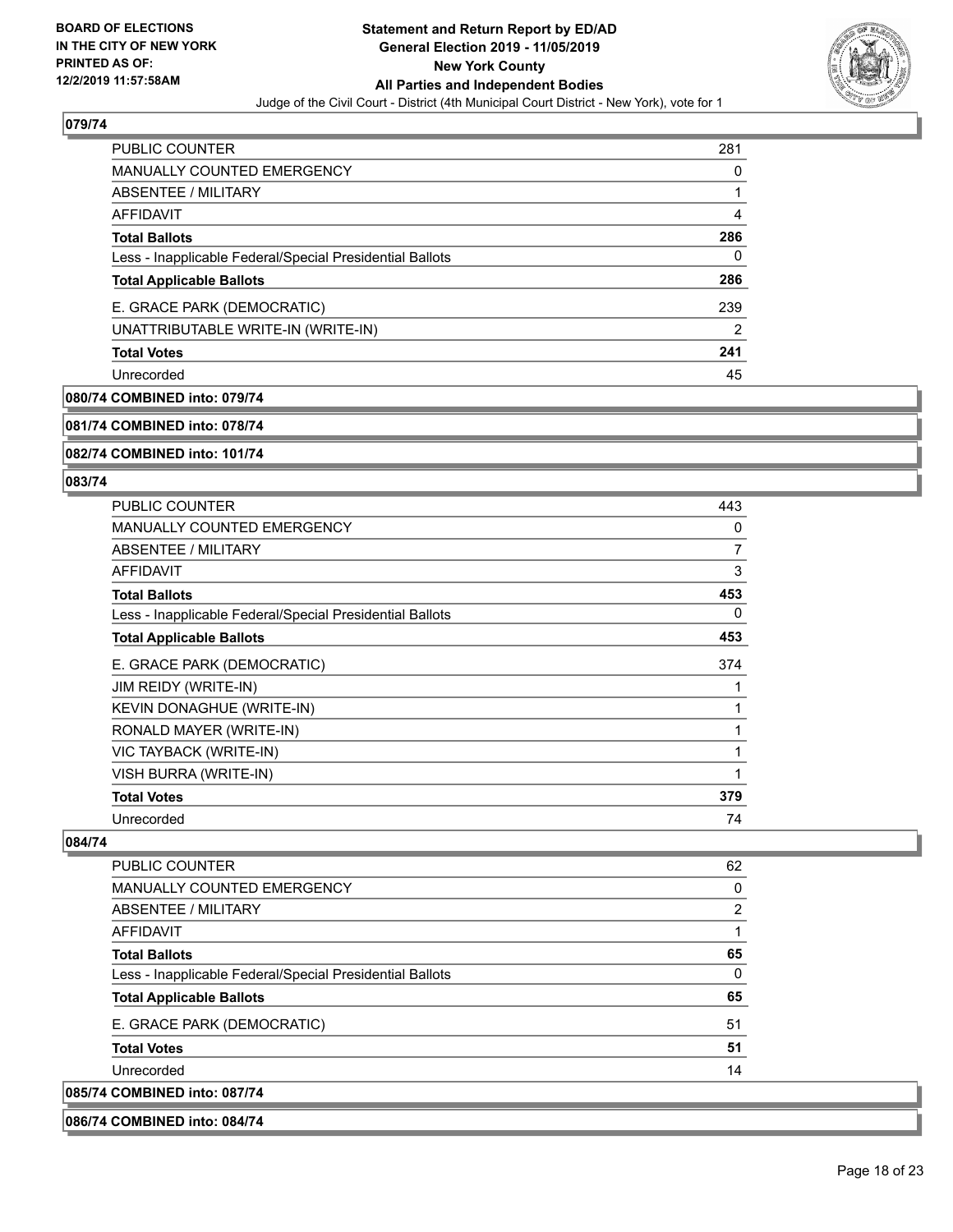

| <b>PUBLIC COUNTER</b>                                    | 302 |
|----------------------------------------------------------|-----|
| <b>MANUALLY COUNTED EMERGENCY</b>                        | 16  |
| ABSENTEE / MILITARY                                      | 7   |
| AFFIDAVIT                                                | 2   |
| <b>Total Ballots</b>                                     | 327 |
| Less - Inapplicable Federal/Special Presidential Ballots | 0   |
| <b>Total Applicable Ballots</b>                          | 327 |
| E. GRACE PARK (DEMOCRATIC)                               | 250 |
| JOSEPH C. BORELLI (WRITE-IN)                             |     |
| UNATTRIBUTABLE WRITE-IN (WRITE-IN)                       |     |
| <b>Total Votes</b>                                       | 252 |
| Unrecorded                                               | 75  |

#### **088/74**

| PUBLIC COUNTER                                           | 405 |
|----------------------------------------------------------|-----|
| <b>MANUALLY COUNTED EMERGENCY</b>                        | 0   |
| ABSENTEE / MILITARY                                      | 9   |
| AFFIDAVIT                                                |     |
| <b>Total Ballots</b>                                     | 415 |
| Less - Inapplicable Federal/Special Presidential Ballots | 0   |
| <b>Total Applicable Ballots</b>                          | 415 |
| E. GRACE PARK (DEMOCRATIC)                               | 331 |
| DONALD TRUMP (WRITE-IN)                                  |     |
| NICOLE MALIOTAKIS (WRITE-IN)                             |     |
| ROBERT EVANS (WRITE-IN)                                  | 1   |
| <b>Total Votes</b>                                       | 334 |
| Unrecorded                                               | 81  |

# **089/74 COMBINED into: 088/74**

| <b>PUBLIC COUNTER</b>                                    | 182      |
|----------------------------------------------------------|----------|
| <b>MANUALLY COUNTED EMERGENCY</b>                        | 0        |
| ABSENTEE / MILITARY                                      | 0        |
| AFFIDAVIT                                                | 0        |
| <b>Total Ballots</b>                                     | 182      |
| Less - Inapplicable Federal/Special Presidential Ballots | $\Omega$ |
| <b>Total Applicable Ballots</b>                          | 182      |
| E. GRACE PARK (DEMOCRATIC)                               | 141      |
| UNATTRIBUTABLE WRITE-IN (WRITE-IN)                       | 1        |
| <b>Total Votes</b>                                       | 142      |
| Unrecorded                                               | 40       |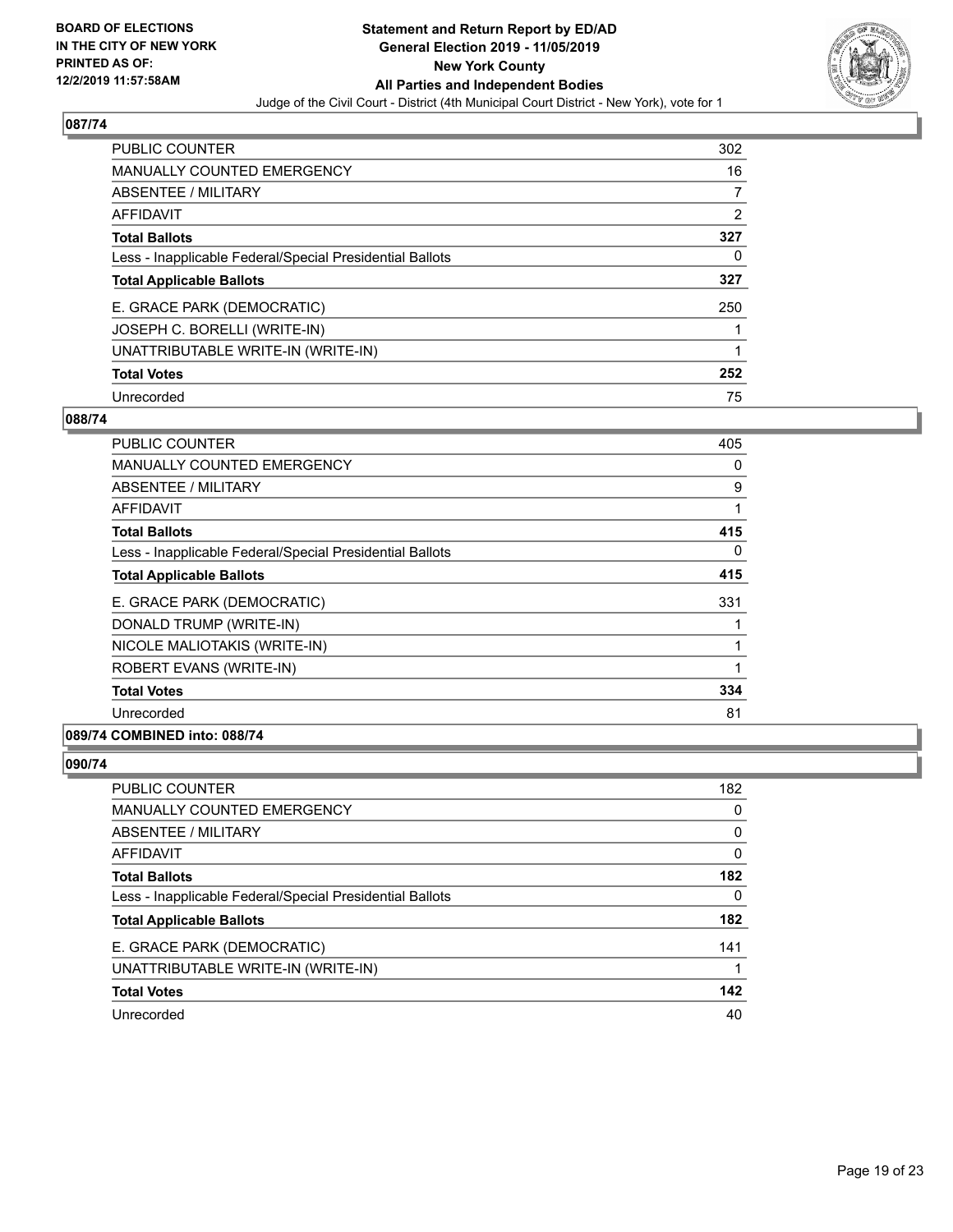

| <b>PUBLIC COUNTER</b>                                    | 259            |
|----------------------------------------------------------|----------------|
| <b>MANUALLY COUNTED EMERGENCY</b>                        | 0              |
| ABSENTEE / MILITARY                                      | 11             |
| AFFIDAVIT                                                | $\overline{2}$ |
| <b>Total Ballots</b>                                     | 272            |
| Less - Inapplicable Federal/Special Presidential Ballots | 0              |
| <b>Total Applicable Ballots</b>                          | 272            |
| E. GRACE PARK (DEMOCRATIC)                               | 213            |
| MICHAEL BLOOMBERG (WRITE-IN)                             |                |
| <b>Total Votes</b>                                       | 214            |
| Unrecorded                                               | 58             |

#### **092/74 COMBINED into: 083/74**

**093/74 COMBINED into: 091/74**

**094/74 COMBINED into: 091/74**

**098/74 COMBINED into: 066/74**

#### **101/74**

| <b>PUBLIC COUNTER</b>                                    | 330 |
|----------------------------------------------------------|-----|
| MANUALLY COUNTED EMERGENCY                               | 0   |
| ABSENTEE / MILITARY                                      | 17  |
| AFFIDAVIT                                                | 5   |
| <b>Total Ballots</b>                                     | 352 |
| Less - Inapplicable Federal/Special Presidential Ballots | 0   |
| <b>Total Applicable Ballots</b>                          | 352 |
| E. GRACE PARK (DEMOCRATIC)                               | 297 |
| <b>Total Votes</b>                                       | 297 |
| Unrecorded                                               | 55  |

# **102/74 COMBINED into: 101/74**

#### **103/74 COMBINED into: 091/74**

| PUBLIC COUNTER                                           | 167 |
|----------------------------------------------------------|-----|
| <b>MANUALLY COUNTED EMERGENCY</b>                        | 0   |
| ABSENTEE / MILITARY                                      | 7   |
| AFFIDAVIT                                                | 2   |
| <b>Total Ballots</b>                                     | 176 |
| Less - Inapplicable Federal/Special Presidential Ballots | 0   |
| <b>Total Applicable Ballots</b>                          | 176 |
| E. GRACE PARK (DEMOCRATIC)                               | 144 |
| RUDOLPH GIULIANI (WRITE-IN)                              |     |
| <b>Total Votes</b>                                       | 145 |
| Unrecorded                                               | 31  |
| 107/74 COMBINED into: 087/74                             |     |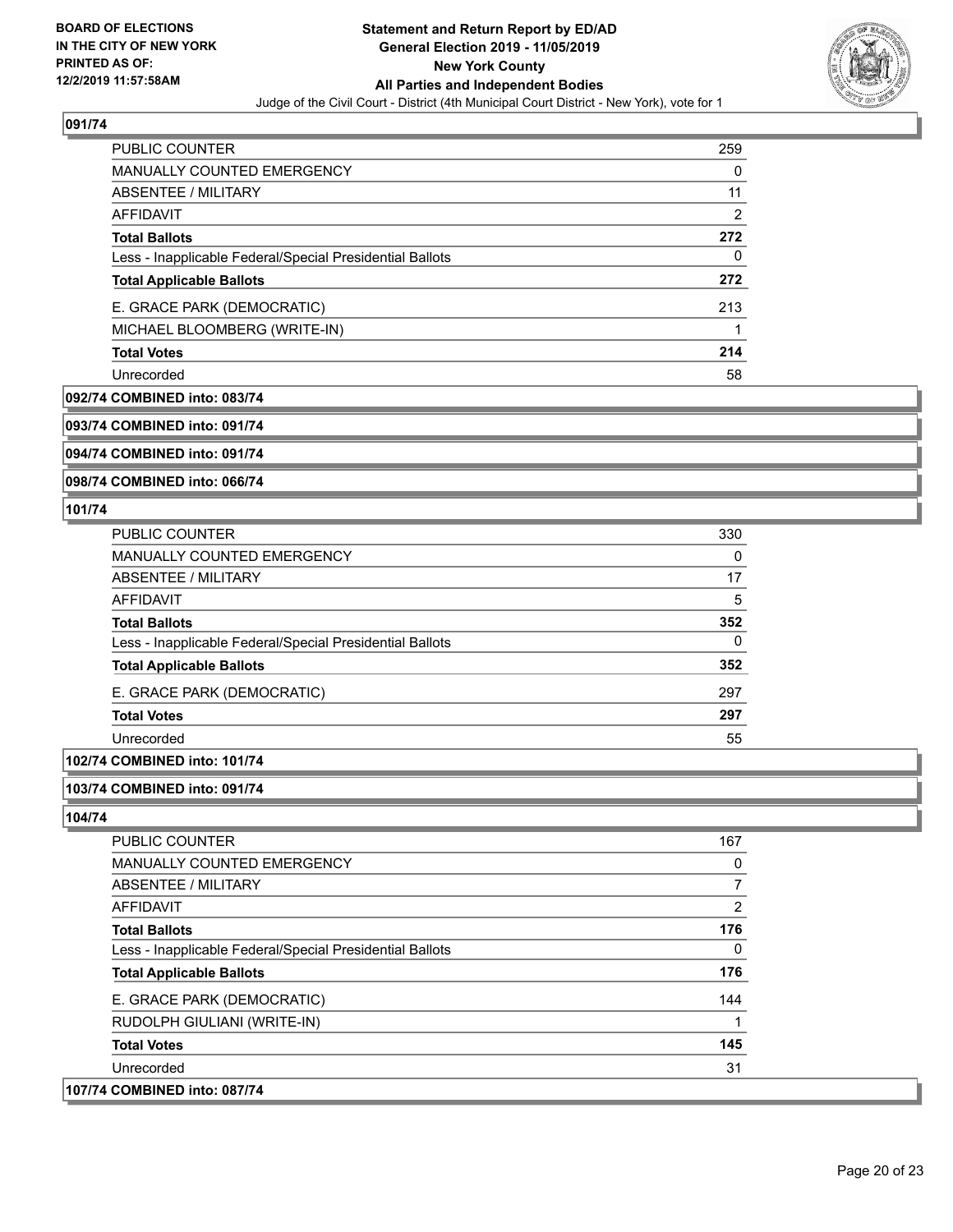

| <b>PUBLIC COUNTER</b>                                    | 151 |
|----------------------------------------------------------|-----|
| <b>MANUALLY COUNTED EMERGENCY</b>                        | 0   |
| <b>ABSENTEE / MILITARY</b>                               |     |
| AFFIDAVIT                                                | 0   |
| <b>Total Ballots</b>                                     | 158 |
| Less - Inapplicable Federal/Special Presidential Ballots | 0   |
| <b>Total Applicable Ballots</b>                          | 158 |
| E. GRACE PARK (DEMOCRATIC)                               | 131 |
| <b>Total Votes</b>                                       | 131 |
| Unrecorded                                               | 27  |

#### **032/75**

| PUBLIC COUNTER                                           | 200      |
|----------------------------------------------------------|----------|
| MANUALLY COUNTED EMERGENCY                               | 0        |
| ABSENTEE / MILITARY                                      | 5        |
| <b>AFFIDAVIT</b>                                         | 3        |
| <b>Total Ballots</b>                                     | 208      |
| Less - Inapplicable Federal/Special Presidential Ballots | $\Omega$ |
| <b>Total Applicable Ballots</b>                          | 208      |
| E. GRACE PARK (DEMOCRATIC)                               | 162      |
| ALICIA M. HIGGINS (WRITE-IN)                             |          |
| JEREMY DEJESUS (WRITE-IN)                                |          |
| UNATTRIBUTABLE WRITE-IN (WRITE-IN)                       |          |
| <b>Total Votes</b>                                       | 165      |
| Unrecorded                                               | 43       |
|                                                          |          |

# **053/75**

| <b>PUBLIC COUNTER</b>                                    | 267 |
|----------------------------------------------------------|-----|
| <b>MANUALLY COUNTED EMERGENCY</b>                        | 0   |
| ABSENTEE / MILITARY                                      | 5   |
| AFFIDAVIT                                                |     |
| <b>Total Ballots</b>                                     | 273 |
| Less - Inapplicable Federal/Special Presidential Ballots | 0   |
| <b>Total Applicable Ballots</b>                          | 273 |
| E. GRACE PARK (DEMOCRATIC)                               | 217 |
| PHILLIP W. WEISS (WRITE-IN)                              |     |
| UNATTRIBUTABLE WRITE-IN (WRITE-IN)                       |     |
| <b>Total Votes</b>                                       | 219 |
| Unrecorded                                               | 54  |
| 054/75 COMBINED into: 053/75                             |     |

**055/75 COMBINED into: 011/73**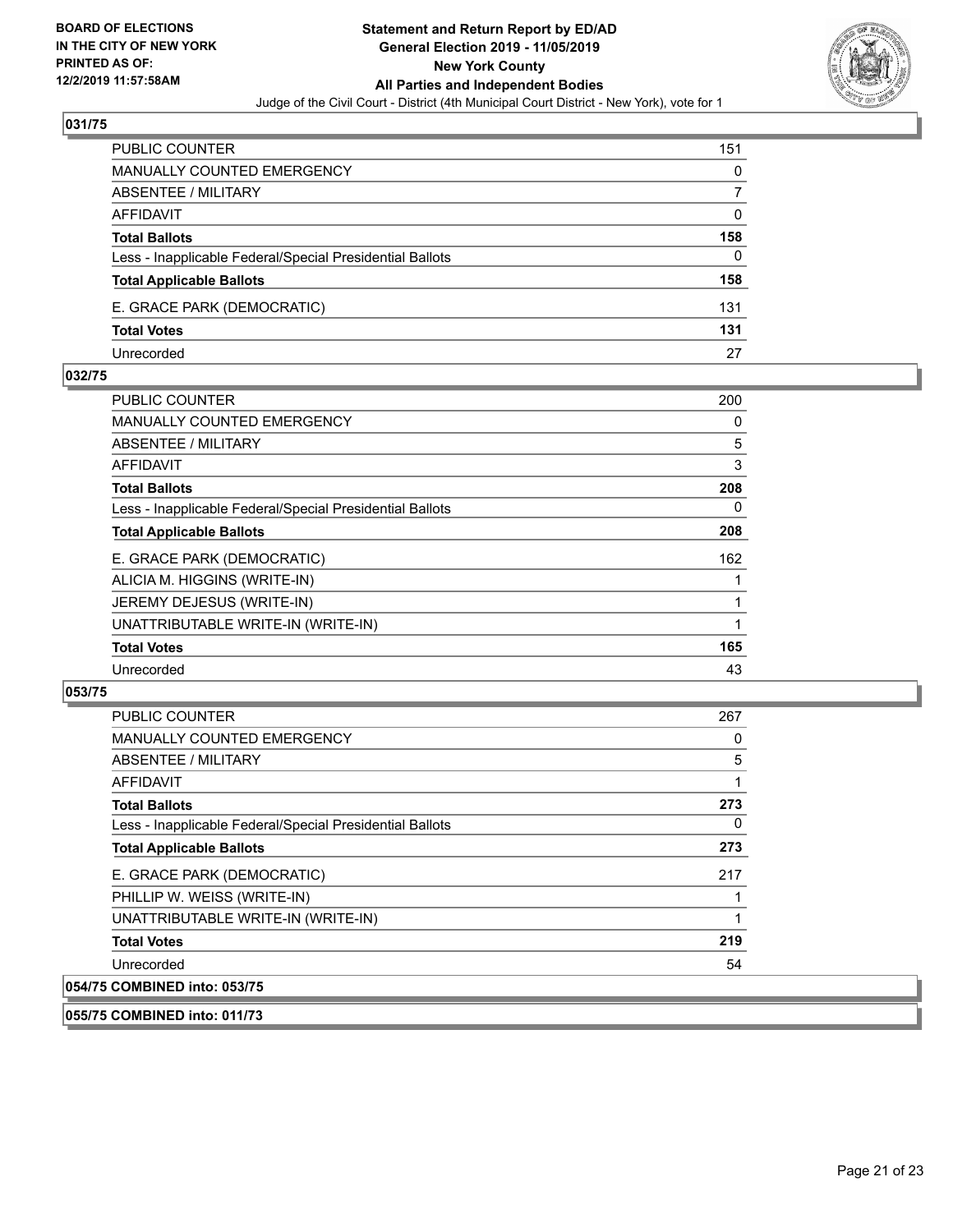

| 093/76 COMBINED into: 091/76                             |   |
|----------------------------------------------------------|---|
| <b>Total Votes</b>                                       |   |
| E. GRACE PARK (DEMOCRATIC)                               | 0 |
| <b>Total Applicable Ballots</b>                          |   |
| Less - Inapplicable Federal/Special Presidential Ballots |   |
| <b>Total Ballots</b>                                     |   |
| AFFIDAVIT                                                |   |
| ABSENTEE / MILITARY                                      | 0 |
| <b>MANUALLY COUNTED EMERGENCY</b>                        | 0 |
| PUBLIC COUNTER                                           |   |

**095/76 COMBINED into: 091/76**